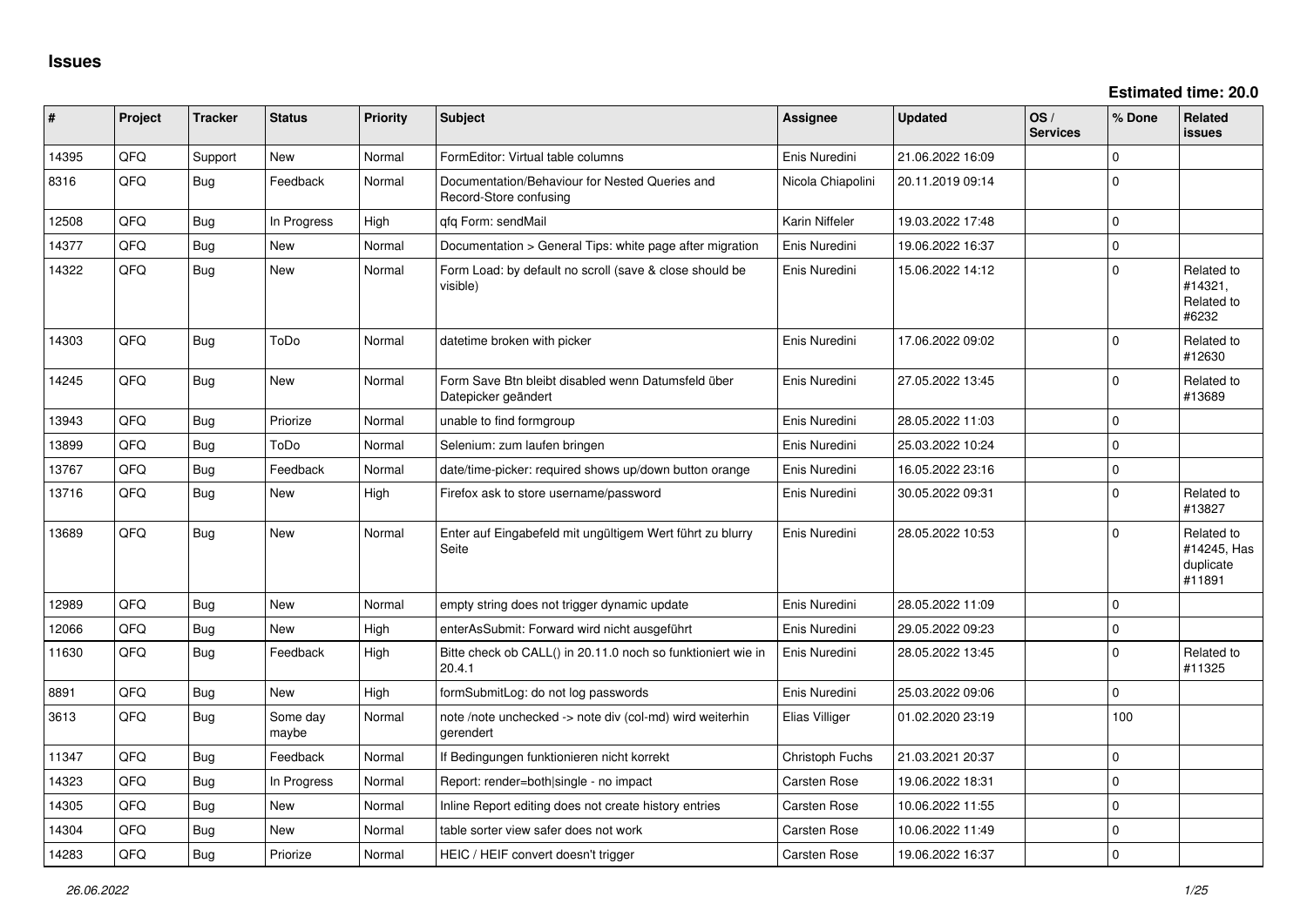| ∥ #   | Project | <b>Tracker</b> | <b>Status</b> | <b>Priority</b> | <b>Subject</b>                                                                                                                                      | <b>Assignee</b> | <b>Updated</b>   | OS/<br><b>Services</b> | % Done      | Related<br><b>issues</b>                    |
|-------|---------|----------------|---------------|-----------------|-----------------------------------------------------------------------------------------------------------------------------------------------------|-----------------|------------------|------------------------|-------------|---------------------------------------------|
| 14233 | QFQ     | Bug            | New           | Normal          | AS _link: question - HTML is not rendered                                                                                                           | Carsten Rose    | 28.05.2022 11:02 |                        | $\mathbf 0$ |                                             |
| 14175 | QFQ     | Bug            | In Progress   | Normal          | Opening a form with no QFQ Session cookie fails                                                                                                     | Carsten Rose    | 03.06.2022 10:40 |                        | $\mathbf 0$ |                                             |
| 14091 | QFQ     | Bug            | New           | Normal          | inconsistent template path for twig                                                                                                                 | Carsten Rose    | 19.04.2022 18:36 |                        | $\mathbf 0$ |                                             |
| 14077 | QFQ     | <b>Bug</b>     | New           | Normal          | As _link: Attribute 'class' missing by r:1 and r:3 - but should<br>set                                                                              | Carsten Rose    | 28.05.2022 11:02 |                        | $\mathbf 0$ | Related to<br>#5342,<br>Related to<br>#4343 |
| 13706 | QFQ     | Bug            | New           | Normal          | Wrong CheckType in FieldElement LastStatus of Form Cron                                                                                             | Carsten Rose    | 21.01.2022 18:20 |                        | $\mathbf 0$ |                                             |
| 13659 | QFQ     | <b>Bug</b>     | <b>New</b>    | Normal          | wrong sanitize class applied to R-store                                                                                                             | Carsten Rose    | 15.01.2022 14:23 |                        | $\mathbf 0$ |                                             |
| 13592 | QFQ     | Bug            | New           | Normal          | QFQ Build Queue: das vergeben von Tags klappt nicht. Es<br>werden keine Releases gebaut.                                                            | Carsten Rose    | 19.03.2022 17:45 |                        | $\mathbf 0$ |                                             |
| 13460 | QFQ     | Bug            | New           | Normal          | Doc: Password set/reset  password should not processed<br>with 'html encode'                                                                        | Carsten Rose    | 19.03.2022 17:46 |                        | $\mathbf 0$ |                                             |
| 13451 | QFQ     | Bug            | New           | Normal          | Character Counter / Max Character: Problem in Safari                                                                                                | Carsten Rose    | 15.04.2022 17:18 |                        | $\mathbf 0$ |                                             |
| 13332 | QFQ     | <b>Bug</b>     | <b>New</b>    | Normal          | Multi Form: Required Felder werden visuell nicht markiert.                                                                                          | Carsten Rose    | 19.03.2022 17:47 |                        | $\mathbf 0$ |                                             |
| 13331 | QFQ     | Bug            | New           | Normal          | Multi Form: Clear Icon misplaced                                                                                                                    | Carsten Rose    | 19.03.2022 17:47 |                        | $\mathbf 0$ |                                             |
| 12974 | QFQ     | <b>Bug</b>     | <b>New</b>    | High            | Sanitize Queries in Action-Elements                                                                                                                 | Carsten Rose    | 07.12.2021 17:19 |                        | $\mathbf 0$ |                                             |
| 12716 | QFQ     | Bug            | New           | Normal          | template group: Pattern only applied to first instance                                                                                              | Carsten Rose    | 19.03.2022 17:47 |                        | $\mathbf 0$ |                                             |
| 12714 | QFQ     | Bug            | New           | Normal          | Conversion of GIF to PDF broken when GIF contains Alpha.                                                                                            | Carsten Rose    | 19.03.2022 17:49 |                        | $\mathbf 0$ |                                             |
| 12702 | QFQ     | Bug            | New           | High            | templateGroup: broken in multiDb Setup                                                                                                              | Carsten Rose    | 14.12.2021 16:02 |                        | $\mathbf 0$ |                                             |
| 12670 | QFQ     | Bug            | New           | High            | Dropdown-Menu classes können nicht mehr angegeben<br>werden                                                                                         | Carsten Rose    | 07.12.2021 17:19 |                        | $\mathbf 0$ |                                             |
| 12581 | QFQ     | <b>Bug</b>     | New           | Normal          | Form.forward=close: Record 'new' in new browser tab ><br>save (& close) >> Form is not reloaded with new created<br>record id and stays in mode=new | Carsten Rose    | 19.03.2022 17:48 |                        | $\mathbf 0$ |                                             |
| 12546 | QFQ     | Bug            | Feedback      | Normal          | Branch 'Development' - Unit Tests mit dirty workaround<br>angepasst                                                                                 | Carsten Rose    | 19.03.2022 17:48 |                        | $\mathbf 0$ |                                             |
| 12545 | QFQ     | Bug            | New           | Urgent          | sql.log not created / updated                                                                                                                       | Carsten Rose    | 14.12.2021 16:02 |                        | $\mathbf 0$ |                                             |
| 12520 | QFQ     | <b>Bug</b>     | New           | Normal          | Switch FE User: still active even FE User session expired                                                                                           | Carsten Rose    | 19.03.2022 17:48 |                        | $\mathbf 0$ |                                             |
| 12513 | QFQ     | Bug            | New           | High            | Implement server side check of maxlength                                                                                                            | Carsten Rose    | 07.12.2021 17:19 |                        | $\mathbf 0$ |                                             |
| 12512 | QFQ     | Bug            | New           | Normal          | Some MySQL Installation can't use 'stored procedures'                                                                                               | Carsten Rose    | 19.03.2022 17:48 |                        | 0           |                                             |
| 12468 | QFQ     | <b>Bug</b>     | New           | Urgent          | Form: update Form.title after save                                                                                                                  | Carsten Rose    | 03.05.2021 21:12 |                        | $\mathbf 0$ |                                             |
| 12463 | QFQ     | <b>Bug</b>     | ToDo          | High            | QFQ Function: 'function' and 'sql' on same level - output of<br>sql is shown two times.                                                             | Carsten Rose    | 15.12.2021 16:31 |                        | $\mathbf 0$ |                                             |
| 12395 | QFQ     | <b>Bug</b>     | ToDo          | High            | QFQ Function: Result two times shown                                                                                                                | Carsten Rose    | 18.02.2022 08:59 |                        | $\mathbf 0$ |                                             |
| 12327 | QFQ     | Bug            | New           | Normal          | Copy to clipboard: Glyphicon can not be changed                                                                                                     | Carsten Rose    | 27.12.2021 17:59 |                        | $\mathbf 0$ |                                             |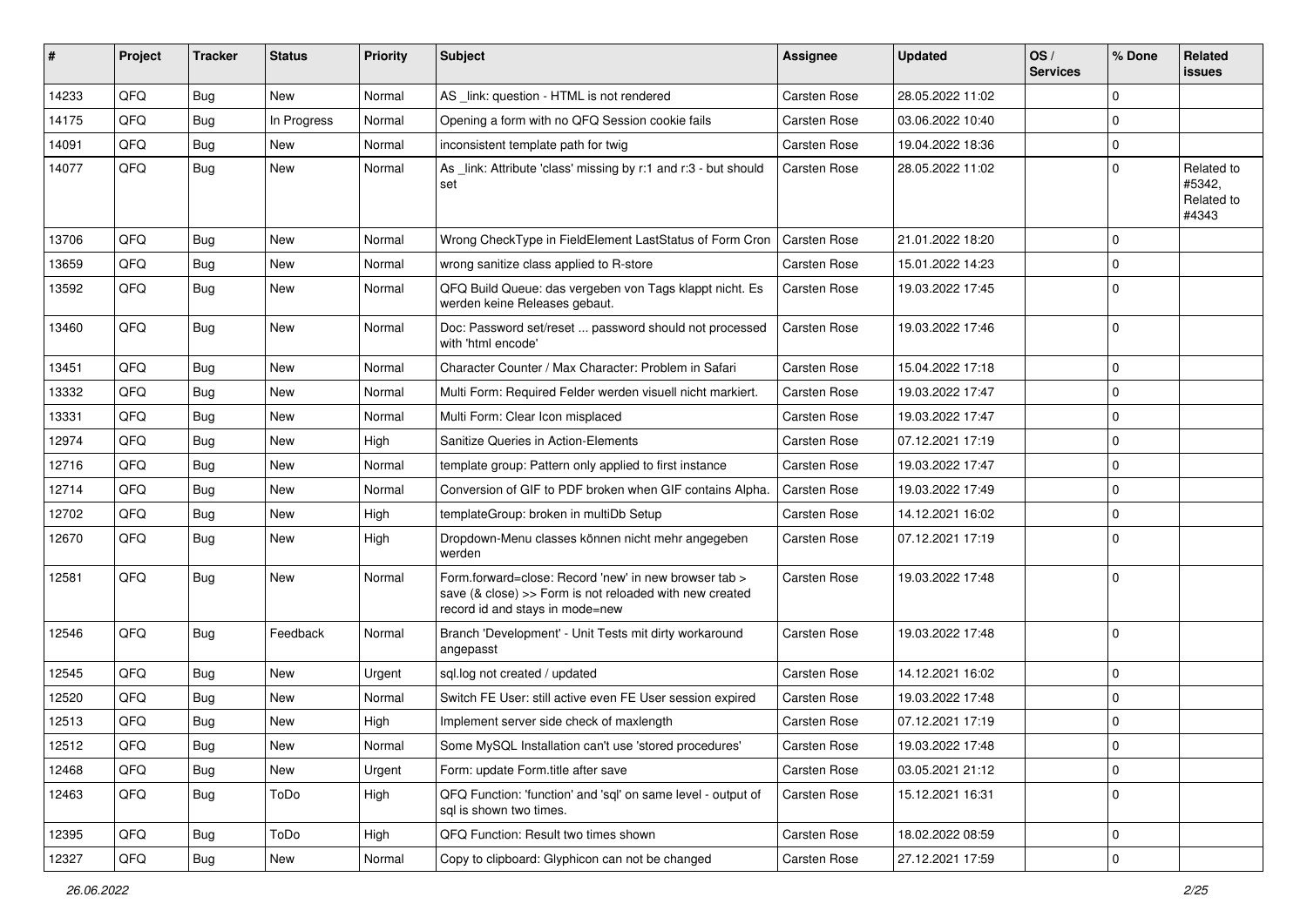| #     | Project | <b>Tracker</b> | <b>Status</b> | <b>Priority</b> | <b>Subject</b>                                                                      | <b>Assignee</b> | <b>Updated</b>   | OS/<br><b>Services</b> | % Done              | Related<br><b>issues</b>                                                                                                       |
|-------|---------|----------------|---------------|-----------------|-------------------------------------------------------------------------------------|-----------------|------------------|------------------------|---------------------|--------------------------------------------------------------------------------------------------------------------------------|
| 12325 | QFQ     | Bug            | Priorize      | Normal          | MultiDB form.dbIndex not working for report syntax                                  | Carsten Rose    | 07.09.2021 13:37 |                        | $\mathbf 0$         | Related to<br>#12145,<br>Related to<br>#12314                                                                                  |
| 12187 | QFQ     | Bug            | New           | Normal          | Trigger FormAsFile() via Report: probably problem with multi<br>DB setup            | Carsten Rose    | 20.03.2021 21:20 |                        | $\mathbf 0$         |                                                                                                                                |
| 12133 | QFQ     | <b>Bug</b>     | New           | Normal          | NPM, phpSpreadSheet aktualisieren                                                   | Carsten Rose    | 15.03.2021 09:04 |                        | $\mathbf 0$         |                                                                                                                                |
| 12045 | QFQ     | <b>Bug</b>     | New           | Normal          | templateGroup afterSave FE: Aufruf ohne<br>sqlHonorFormElements funktioniert nicht  | Carsten Rose    | 18.02.2021 16:33 |                        | 0                   |                                                                                                                                |
| 12040 | QFQ     | Bug            | New           | Normal          | FE Mode 'hidden' für zwei FEs auf einer Zeile                                       | Carsten Rose    | 18.02.2021 10:13 |                        | $\mathbf 0$         |                                                                                                                                |
| 11752 | QFQ     | Bug            | New           | Normal          | checkbox renders multiple input elements with same name                             | Carsten Rose    | 17.12.2020 14:58 |                        | $\mathbf 0$         | Related to<br>#11750                                                                                                           |
| 11695 | QFQ     | <b>Bug</b>     | New           | Normal          | MultiForm required FE Error                                                         | Carsten Rose    | 04.12.2020 13:34 |                        | $\mathbf 0$         |                                                                                                                                |
| 11668 | QFQ     | <b>Bug</b>     | New           | Normal          | Play function.sql - problem with mysql                                              | Carsten Rose    | 03.05.2021 20:48 |                        | $\mathbf 0$         |                                                                                                                                |
| 11667 | QFQ     | <b>Bug</b>     | New           | Normal          | MySQL mariadb-server-10.3: Incorrect datetime value                                 | Carsten Rose    | 03.05.2021 20:48 |                        | $\mathbf 0$         |                                                                                                                                |
| 11517 | QFQ     | <b>Bug</b>     | In Progress   | Normal          | extraButtonInfo Broken for multiple FormElements                                    | Carsten Rose    | 12.05.2022 13:12 |                        | $\mathbf 0$         | Related to<br>#7890,<br>Related to<br>#3811, Has<br>duplicate<br>#10905, Has<br>duplicate<br>#10553, Has<br>duplicate<br>#6779 |
| 11239 | QFQ     | <b>Bug</b>     | New           | Normal          | Radiobutton (plain): horizontales Rendern abhängig vom<br>Datentyp in der Datenbank | Carsten Rose    | 30.09.2020 18:37 |                        | $\mathbf 0$         |                                                                                                                                |
| 10937 | QFQ     | Bug            | New           | Normal          | Fehler mit abhängigen Select- Feldern beim Positionieren                            | Carsten Rose    | 12.11.2020 23:45 |                        | $\mathbf 0$         |                                                                                                                                |
| 10704 | QFQ     | <b>Bug</b>     | New           | Normal          | wkhtml problem rendering fullCalendar.js / fabric.js >><br>successor: puppeteer     | Carsten Rose    | 12.11.2020 23:45 |                        | $\mathbf 0$         | Related to<br>#5024,<br>Related to<br>#4650.<br>Related to<br>#10715                                                           |
| 10661 | QFQ     | Bug            | In Progress   | Normal          | Typo3 Warnungen                                                                     | Carsten Rose    | 07.09.2021 13:23 |                        | $\pmb{0}$           | Related to<br>#12440                                                                                                           |
| 10658 | QFQ     | <b>Bug</b>     | New           | Normal          | processReadOnly broken                                                              | Carsten Rose    | 27.05.2020 17:55 |                        | $\mathbf 0$         |                                                                                                                                |
| 10640 | QFQ     | <b>Bug</b>     | New           | High            | TypeAhead Tag: FE editierbar trotz readOnly                                         | Carsten Rose    | 03.05.2021 21:12 |                        | $\mathsf{O}\xspace$ |                                                                                                                                |
| 10588 | QFQ     | <b>Bug</b>     | New           | Normal          | typeahed Tag: Doku anpassen                                                         | Carsten Rose    | 12.11.2020 23:45 |                        | $\mathbf 0$         |                                                                                                                                |
| 10508 | QFQ     | Bug            | New           | High            | Multi Form broken on Multi DB Instance                                              | Carsten Rose    | 03.05.2021 21:12 |                        | $\mathsf{O}\xspace$ |                                                                                                                                |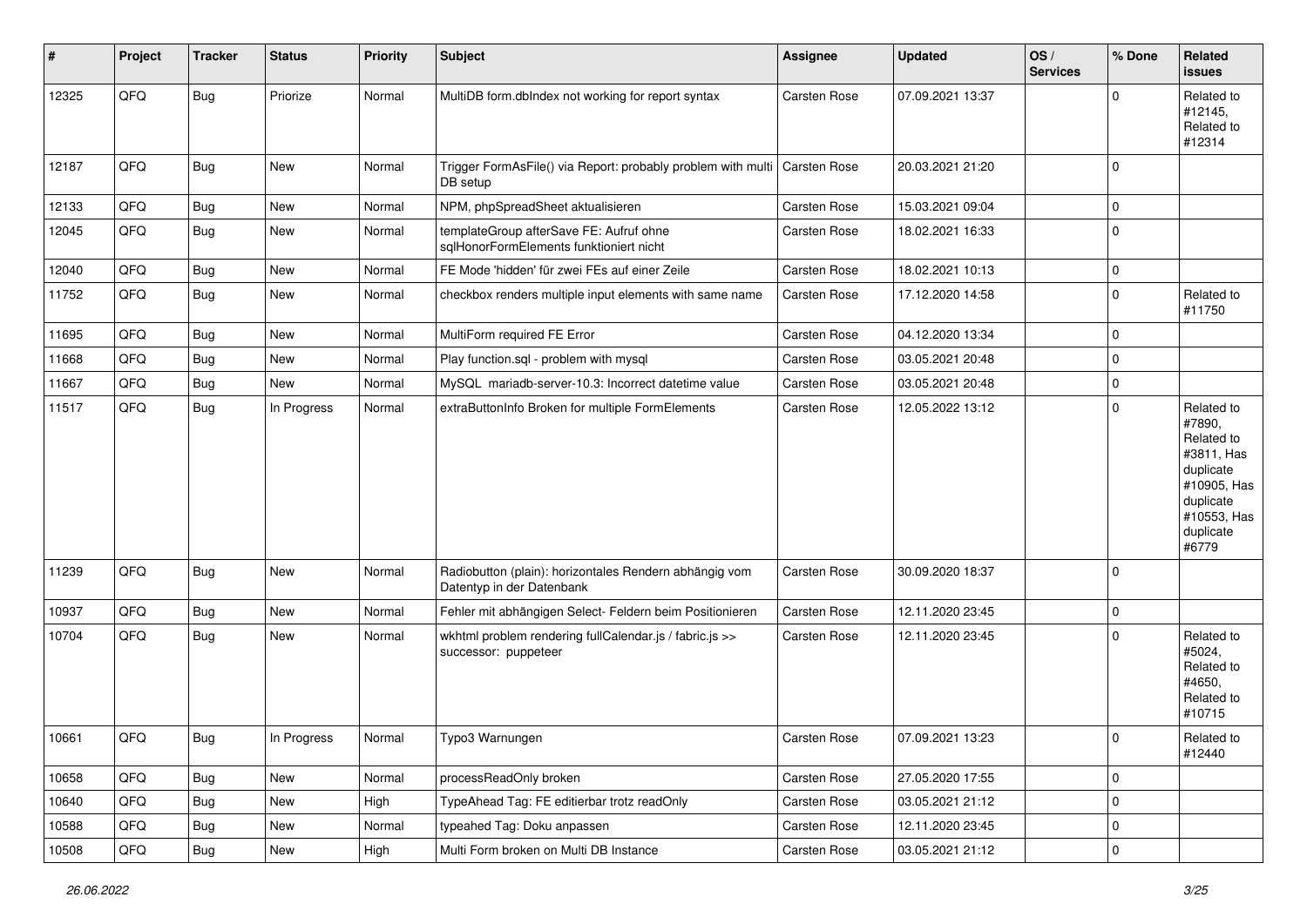| #     | Project | <b>Tracker</b> | <b>Status</b>     | <b>Priority</b> | <b>Subject</b>                                                                                           | Assignee            | <b>Updated</b>   | OS/<br><b>Services</b> | % Done      | Related<br><b>issues</b>                                                |
|-------|---------|----------------|-------------------|-----------------|----------------------------------------------------------------------------------------------------------|---------------------|------------------|------------------------|-------------|-------------------------------------------------------------------------|
| 10506 | QFQ     | <b>Bug</b>     | <b>New</b>        | High            | Template Group broken on MultiDB instance                                                                | Carsten Rose        | 03.05.2021 21:12 |                        | $\mathbf 0$ | Related to<br>#10505                                                    |
| 10322 | QFQ     | Bug            | New               | Normal          | FormElement / Radio: missing column 'enum' >> FE not<br>reported                                         | Carsten Rose        | 07.05.2020 09:37 |                        | $\mathbf 0$ |                                                                         |
| 10082 | QFQ     | <b>Bug</b>     | <b>New</b>        | Normal          | FE.type=SELECT - 'sanatize' Class                                                                        | Carsten Rose        | 07.05.2020 09:36 |                        | $\mathbf 0$ | Related to<br>#10081                                                    |
| 10081 | QFQ     | <b>Bug</b>     | New               | High            | Stale record lock after 'forbidden' character                                                            | Carsten Rose        | 03.05.2021 21:12 |                        | $\pmb{0}$   | Related to<br>#10082,<br>Related to<br>#9789                            |
| 9975  | QFQ     | <b>Bug</b>     | Priorize          | Normal          | Dropdown Menu: 'r:3' broken                                                                              | Carsten Rose        | 01.02.2020 10:13 |                        | $\mathbf 0$ |                                                                         |
| 9958  | QFQ     | Bug            | Priorize          | Normal          | Broken subrecord query: no error message                                                                 | <b>Carsten Rose</b> | 05.02.2021 15:15 |                        | $\Omega$    |                                                                         |
| 9947  | QFQ     | <b>Bug</b>     | Priorize          | Normal          | Unwanted error message if missing 'typeAheadSqlPrefetch'                                                 | Carsten Rose        | 01.02.2020 10:13 |                        | $\pmb{0}$   |                                                                         |
| 9862  | QFQ     | <b>Bug</b>     | Priorize          | Normal          | Failed writing to sql mail qfq.log should throw an exception                                             | Carsten Rose        | 01.02.2020 10:13 |                        | $\mathbf 0$ |                                                                         |
| 9834  | QFQ     | <b>Bug</b>     | Priorize          | Normal          | Input elements with tag 'disabled' are missing on<br>form-submit: server option 'processReadOnly' broken | Carsten Rose        | 07.12.2021 16:43 |                        | $\mathbf 0$ | Related to<br>#9691,<br>Related to<br>#5305, Has<br>duplicate<br>#12331 |
| 9789  | QFQ     | <b>Bug</b>     | In Progress       | High            | Record Lock: release to early on 'leave page'                                                            | <b>Carsten Rose</b> | 10.01.2022 09:25 |                        | 100         | Related to<br>#10081.<br>Related to<br>#9173.<br>Related to<br>#8702    |
| 9783  | QFQ     | <b>Bug</b>     | <b>New</b>        | Normal          | Email with special characters                                                                            | Carsten Rose        | 01.02.2020 23:22 |                        | $\mathbf 0$ |                                                                         |
| 9773  | QFQ     | <b>Bug</b>     | New               | Normal          | form.parameter.formModeGlobal=requiredOff                                                                | Carsten Rose        | 01.02.2020 15:56 |                        | $\pmb{0}$   |                                                                         |
| 9691  | QFQ     | <b>Bug</b>     | In Progress       | Normal          | Checkbox: dynamic update > readonly                                                                      | Carsten Rose        | 01.02.2020 23:22 |                        | 50          | Related to<br>#9834                                                     |
| 9669  | QFQ     | <b>Bug</b>     | Some day<br>maybe | Normal          | Checkbox / Template Group: radio/checkbox visible broken<br>after 'add'                                  | Carsten Rose        | 16.06.2021 13:47 |                        | $\mathbf 0$ | Related to<br>#8091                                                     |
| 9534  | QFQ     | <b>Bug</b>     | Priorize          | Urgent          | FE.type=upload: 'Unknown Mode: ID"                                                                       | Carsten Rose        | 03.05.2021 21:14 |                        | $\mathbf 0$ | Related to<br>#9532                                                     |
| 9533  | QFQ     | Bug            | New               | Normal          | FE.type=upload: Check in 'beforeSave' if upload is given                                                 | Carsten Rose        | 01.02.2020 23:22 |                        | $\mathbf 0$ | Related to<br>#11523                                                    |
| 9531  | QFQ     | <b>Bug</b>     | New               | High            | FE File: Dynamic Update / modeSql / required detected<br>even it not set                                 | <b>Carsten Rose</b> | 11.06.2021 20:32 |                        | $\mathbf 0$ | Related to<br>#12398                                                    |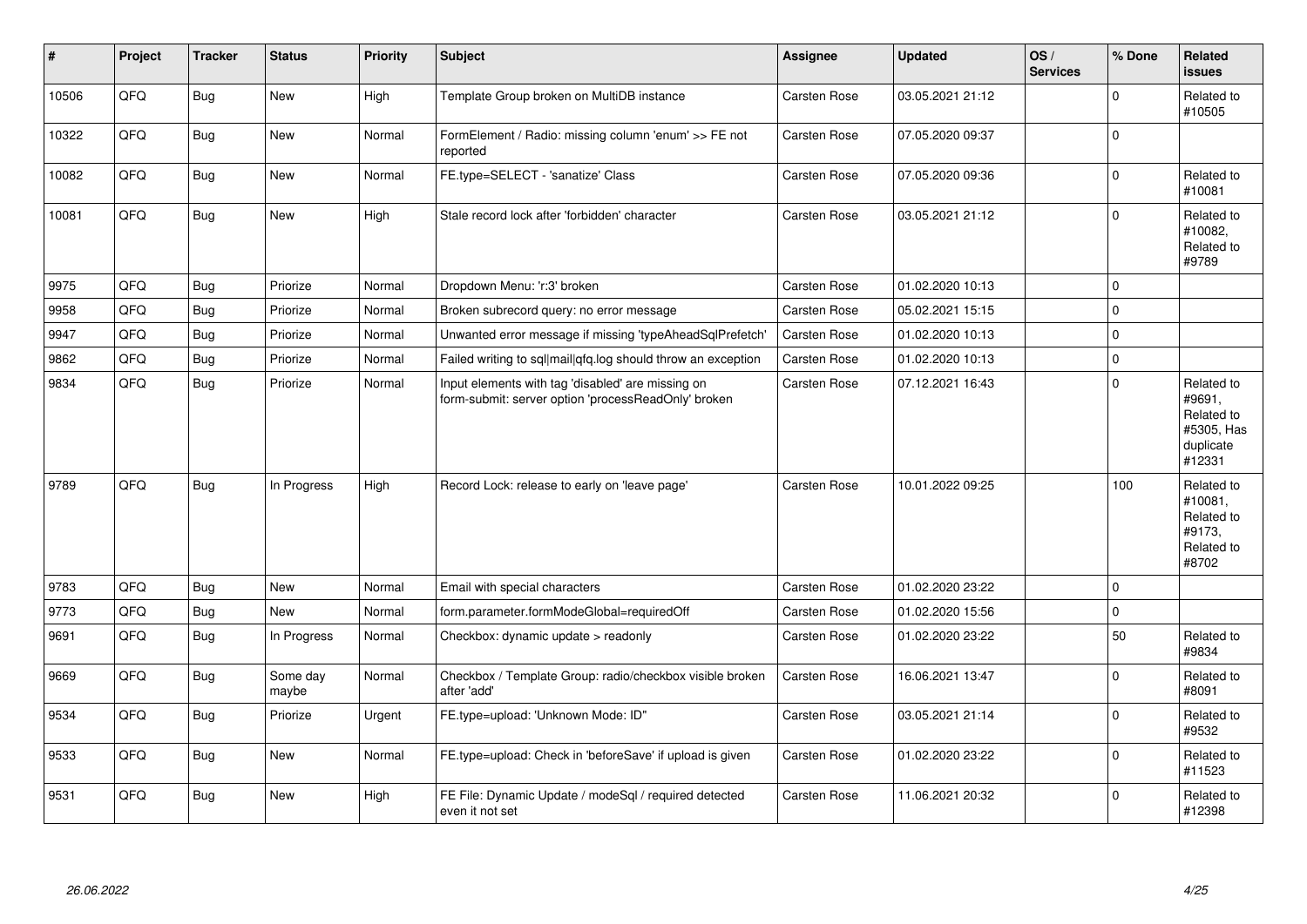| #    | Project | <b>Tracker</b> | <b>Status</b>     | <b>Priority</b> | Subject                                                                                               | <b>Assignee</b>     | <b>Updated</b>   | OS/<br><b>Services</b> | % Done       | Related<br><b>issues</b>                     |
|------|---------|----------------|-------------------|-----------------|-------------------------------------------------------------------------------------------------------|---------------------|------------------|------------------------|--------------|----------------------------------------------|
| 9347 | QFQ     | Bug            | <b>New</b>        | High            | FE.type=upload with dynamic show/hidden: required not<br>detected                                     | <b>Carsten Rose</b> | 12.06.2021 10:40 |                        | $\Omega$     | Related to<br>#5305,<br>Related to<br>#12398 |
| 9317 | QFQ     | <b>Bug</b>     | New               | Normal          | FE.type=note: with dynamic show/hidden an empty label<br>causes trouble                               | Carsten Rose        | 01.02.2020 23:22 |                        | $\mathbf 0$  |                                              |
| 9281 | QFQ     | <b>Bug</b>     | Some day<br>maybe | Normal          | Allow STRICT_TRANS_TABLES                                                                             | <b>Carsten Rose</b> | 02.01.2021 18:43 |                        | $\mathsf 0$  |                                              |
| 9275 | QFQ     | <b>Bug</b>     | New               | Normal          | autcron: t3 page, which takes to long to respond, is not<br>reported properly                         | Carsten Rose        | 01.02.2020 23:22 |                        | 100          |                                              |
| 9177 | QFQ     | Bug            | <b>New</b>        | Normal          | Bug? QFQ tries to save an action FE, which has real<br>existing column name                           | <b>Carsten Rose</b> | 01.02.2020 23:22 |                        | $\mathbf 0$  |                                              |
| 9173 | QFQ     | Bug            | Priorize          | Urgent          | Stale Record Lock: Firefox                                                                            | Carsten Rose        | 03.05.2021 21:14 |                        | $\mathbf 0$  | Related to<br>#9789                          |
| 9127 | QFQ     | <b>Bug</b>     | New               | Normal          | Error Message: change 'roll over' color - text not readable                                           | <b>Carsten Rose</b> | 01.02.2020 23:22 |                        | $\mathbf 0$  |                                              |
| 9121 | QFQ     | <b>Bug</b>     | Priorize          | High            | sip links have r and __dbIndexData set                                                                | <b>Carsten Rose</b> | 12.06.2021 10:41 |                        | $\mathbf 0$  |                                              |
| 9077 | QFQ     | <b>Bug</b>     | New               | Normal          | typeAheadSql: report broken SQL                                                                       | Carsten Rose        | 01.02.2020 23:22 |                        | $\mathbf 0$  |                                              |
| 9013 | QFQ     | <b>Bug</b>     | New               | Normal          | Error in Twig template not handled                                                                    | Carsten Rose        | 20.10.2021 13:43 |                        | $\mathbf 0$  |                                              |
| 8668 | QFQ     | Bug            | New               | High            | Pill disabled: dyamic mode 'hidden' not respected - FE is still<br>required                           | <b>Carsten Rose</b> | 03.05.2021 21:14 |                        | $\mathbf 0$  |                                              |
| 8431 | QFQ     | Bug            | New               | High            | autocron.php with wrong path                                                                          | <b>Carsten Rose</b> | 03.05.2021 21:14 |                        | $\mathbf 0$  |                                              |
| 8106 | QFQ     | Bug            | Some day<br>maybe | Normal          | Dynamic Update: Feld kann nicht auf empty zurückgesetzt<br>werden                                     | Carsten Rose        | 11.12.2019 16:01 |                        | $\mathbf 0$  |                                              |
| 8083 | QFQ     | <b>Bug</b>     | New               | High            | FormEditor: primary table list does not respect<br>'indexDb={{indexData:Y}}'                          | <b>Carsten Rose</b> | 03.05.2021 21:14 |                        | $\mathbf 0$  | Has<br>duplicate<br>#6678                    |
| 8049 | QFQ     | <b>Bug</b>     | New               | Normal          | FE.type=note, column 'value': text moves some pixel to top<br>after save                              | <b>Carsten Rose</b> | 01.02.2020 23:22 |                        | $\mathbf 0$  |                                              |
| 8037 | QFQ     | <b>Bug</b>     | Priorize          | Normal          | FE.type=upload (advanced mode): {{slaveld:V}} missing<br>during dynamic update                        | Carsten Rose        | 01.02.2020 10:13 |                        | $\mathbf 0$  |                                              |
| 7899 | QFQ     | Bug            | New               | High            | Fe.type=password / retype / required: always complain<br>about missing value                          | Carsten Rose        | 03.05.2021 21:14 |                        | $\mathbf 0$  |                                              |
| 7890 | QFQ     | <b>Bug</b>     | New               | Normal          | FormElement 'required': extraButtonInfo not aligned                                                   | Carsten Rose        | 11.06.2021 21:17 |                        | $\mathbf{0}$ | Related to<br>#11517                         |
| 7795 | QFQ     | Bug            | New               | Normal          | Readonly Form: Typeahead-Felder                                                                       | Carsten Rose        | 01.02.2020 23:22 |                        | $\mathbf 0$  |                                              |
| 7685 | QFQ     | Bug            | New               | Normal          | Open FormElement from QFQ error message and save<br>modified record: error about missing {{formId:F}} | Carsten Rose        | 01.02.2020 23:22 |                        | $\mathbf 0$  |                                              |
| 7656 | QFQ     | <b>Bug</b>     | Priorize          | Normal          | FE with required, 'pattern' and 'extraButtonLock': always<br>complain about missing value             | Carsten Rose        | 01.02.2020 10:13 |                        | $\mathsf 0$  |                                              |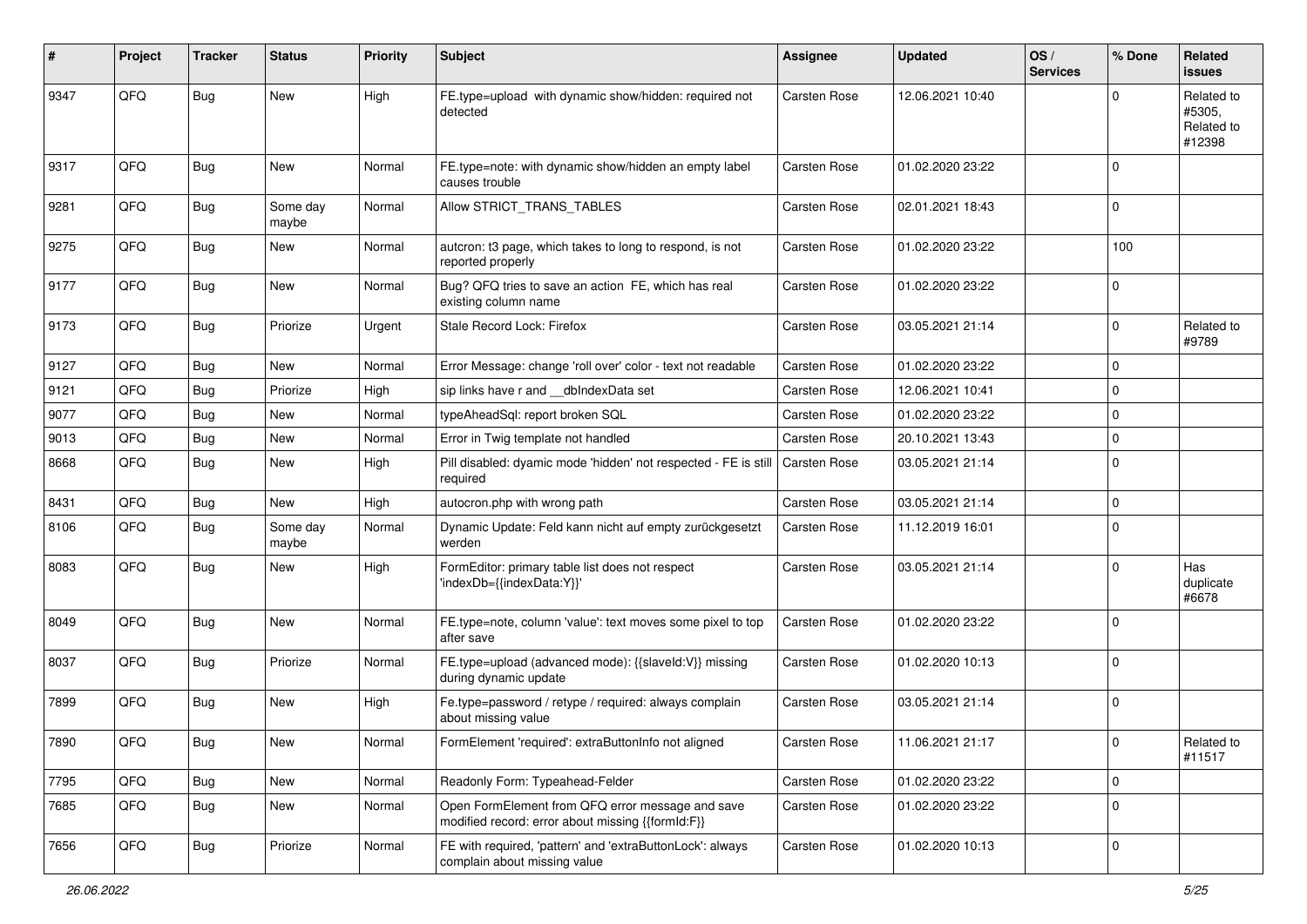| #    | Project | <b>Tracker</b> | <b>Status</b>     | <b>Priority</b> | <b>Subject</b>                                                                                                   | Assignee            | <b>Updated</b>   | OS/<br><b>Services</b> | % Done      | Related<br><b>issues</b> |
|------|---------|----------------|-------------------|-----------------|------------------------------------------------------------------------------------------------------------------|---------------------|------------------|------------------------|-------------|--------------------------|
| 7650 | QFQ     | <b>Bug</b>     | New               | High            | Optional do not show 'required' sign on FormElement                                                              | <b>Carsten Rose</b> | 03.05.2021 21:14 |                        | $\Omega$    |                          |
| 7616 | QFQ     | <b>Bug</b>     | Priorize          | Normal          | Selectlist with Enum & Dynamic Update                                                                            | Carsten Rose        | 01.02.2020 10:13 |                        | $\Omega$    |                          |
| 7574 | QFQ     | <b>Bug</b>     | New               | Normal          | Substitute error: form element not reported / dont parse<br>Form.note                                            | <b>Carsten Rose</b> | 01.02.2020 23:21 |                        | $\mathbf 0$ |                          |
| 7547 | QFQ     | Bug            | New               | Normal          | Error Message in afterSave: wrong parameter column<br>reported                                                   | <b>Carsten Rose</b> | 01.02.2020 23:22 |                        | $\Omega$    |                          |
| 7524 | QFQ     | <b>Bug</b>     | New               | Normal          | QFQ throws a 'General Error' if 'fileadmin/protected/log/' is<br>not writeable                                   | <b>Carsten Rose</b> | 01.02.2020 23:22 |                        | $\Omega$    |                          |
| 7513 | QFQ     | Bug            | New               | Normal          | Radios not correct aligned                                                                                       | <b>Carsten Rose</b> | 01.02.2020 23:22 |                        | $\mathbf 0$ |                          |
| 7512 | QFQ     | <b>Bug</b>     | <b>New</b>        | Normal          | FE: inputType=number >> 'pattern' is not respected                                                               | <b>Carsten Rose</b> | 01.02.2020 23:22 |                        | $\Omega$    |                          |
| 7456 | QFQ     | Bug            | Some dav<br>maybe | Low             | Todos in Code: solve or make ticket                                                                              | <b>Carsten Rose</b> | 16.09.2021 15:10 |                        | $\Omega$    |                          |
| 7261 | QFQ     | Bug            | New               | Normal          | Report pathFilename for user without path, only the filename                                                     | Carsten Rose        | 01.02.2020 23:21 |                        | $\Omega$    |                          |
| 7219 | QFQ     | <b>Bug</b>     | New               | Normal          | typeSheadSql / typeAheadSqlPrefetch: change to curly<br>braces                                                   | <b>Carsten Rose</b> | 01.02.2020 23:21 |                        | $\Omega$    |                          |
| 7014 | QFQ     | <b>Bug</b>     | <b>New</b>        | Normal          | Sending invalid emails succeeds when<br>debug.redirectAllMailTo is set                                           | Carsten Rose        | 01.02.2020 23:21 |                        | $\Omega$    |                          |
| 7002 | QFQ     | <b>Bug</b>     | New               | Normal          | Dynamic Update: row does not disappear / appear                                                                  | Carsten Rose        | 01.02.2020 23:22 |                        | $\Omega$    |                          |
| 6912 | QFQ     | <b>Bug</b>     | New               | Normal          | error Message Var 'deadline' already set in SIP - in Form<br>with FE.value={{deadline:R:::{{deadlinePeriod:Y}}}} | <b>Carsten Rose</b> | 01.02.2020 23:21 |                        | $\Omega$    |                          |
| 6677 | QFQ     | Bug            | <b>New</b>        | Normal          | Error message FE Action Element: no/wrong FE reference<br>who cause the problem.                                 | <b>Carsten Rose</b> | 01.02.2020 23:21 |                        | $\Omega$    |                          |
| 6574 | QFQ     | Bug            | Priorize          | Normal          | gfg.log: Fehlermeldung wurde angezeigt, aber nicht geloggt                                                       | <b>Carsten Rose</b> | 01.02.2020 10:13 |                        | $\Omega$    |                          |
| 6483 | QFQ     | <b>Bug</b>     | <b>New</b>        | Normal          | R Store funktioniert nicht bei 'Report Notation' im FE                                                           | Carsten Rose        | 01.02.2020 23:21 |                        | $\mathbf 0$ |                          |
| 6462 | QFQ     | Bug            | New               | Normal          | File Upload: Nutzlose Fehlermeldung wenn Datei zu gross                                                          | <b>Carsten Rose</b> | 01.02.2020 23:21 |                        | $\Omega$    | Related to<br>#6139      |
| 6116 | QFQ     | <b>Bug</b>     | Priorize          | High            | value of checkbox not saved                                                                                      | <b>Carsten Rose</b> | 07.12.2021 17:19 |                        | $\Omega$    |                          |
| 5991 | QFQ     | <b>Bug</b>     | Some day<br>maybe | Normal          | URLs with 'I' or long parameter are problematic                                                                  | <b>Carsten Rose</b> | 01.02.2020 23:19 |                        | $\Omega$    |                          |
| 5768 | QFQ     | <b>Bug</b>     | Some day<br>maybe | Normal          | '{{pageLanguage:T}}' missing if QFQ is called via api                                                            | Carsten Rose        | 01.02.2020 23:19 |                        | $\mathbf 0$ |                          |
| 5706 | QFQ     | Bug            | Some day<br>maybe | Normal          | upload: fileDestination needs to be sanatized                                                                    | Carsten Rose        | 01.02.2020 23:19 |                        | $\Omega$    |                          |
| 5576 | QFQ     | <b>Bug</b>     | New               | Normal          | Using MySQL 'DROP' requires privilege - wich is not really<br>necessary.                                         | Carsten Rose        | 01.02.2020 23:21 |                        | $\mathbf 0$ |                          |
| 5559 | QFQ     | Bug            | New               | Normal          | FE.type = Upload: 'accept' might contain variables                                                               | Carsten Rose        | 11.05.2020 21:23 |                        | $\mathbf 0$ |                          |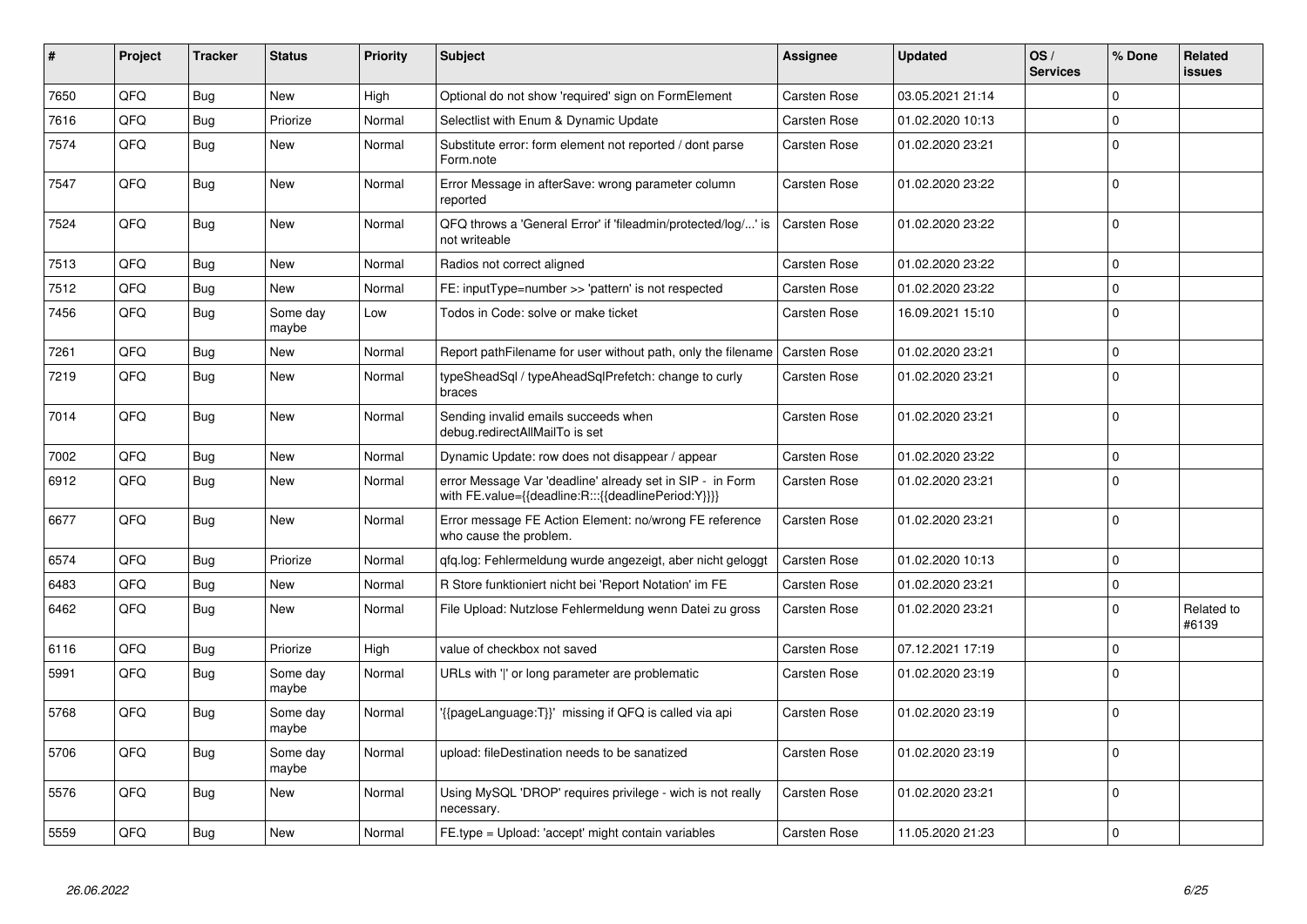| #    | Project | <b>Tracker</b> | <b>Status</b>     | <b>Priority</b> | <b>Subject</b>                                                                                                       | <b>Assignee</b>     | <b>Updated</b>   | OS/<br><b>Services</b> | % Done      | <b>Related</b><br><b>issues</b>                |
|------|---------|----------------|-------------------|-----------------|----------------------------------------------------------------------------------------------------------------------|---------------------|------------------|------------------------|-------------|------------------------------------------------|
| 5557 | QFQ     | Bug            | Some day<br>maybe | Normal          | Form load: STORE_RECORD filled, but should be empty                                                                  | Carsten Rose        | 01.02.2020 23:19 |                        | $\Omega$    |                                                |
| 5459 | QFQ     | Bug            | New               | High            | Multi DB: spread system tables between 'QFQ' and<br>Data'-DB                                                         | Carsten Rose        | 03.05.2021 21:14 |                        | $\mathbf 0$ | Related to<br>#4720                            |
| 5305 | QFQ     | <b>Bug</b>     | New               | Normal          | Upload FormElement: nicht disabled by readonly Form                                                                  | Carsten Rose        | 16.06.2021 13:43 |                        | $\mathbf 0$ | Related to<br>#9347,<br>Related to<br>#9834    |
| 5221 | QFQ     | Bug            | New               | High            | Download Dialog: Bleibt stehen in FF wenn Datei<br>automatisch gespeichert wird.                                     | Carsten Rose        | 03.05.2021 21:14 |                        | $\mathbf 0$ |                                                |
| 5021 | QFQ     | <b>Bug</b>     | Some day<br>maybe | Normal          | FE.typ=extra - during save displays error 'datum2' already<br>filled in STORE SIP - the value is stored nevertheless | Carsten Rose        | 01.02.2020 23:19 |                        | $\mathsf 0$ | Related to<br>#3875                            |
| 4771 | QFQ     | Bug            | Some day<br>maybe | Normal          | gfg: select-down-values empty after save (edit-form for<br>program administrators)                                   | <b>Carsten Rose</b> | 01.02.2020 23:20 |                        | $\Omega$    | Related to<br>#4549, Has<br>duplicate<br>#4282 |
| 4756 | QFQ     | <b>Bug</b>     | <b>New</b>        | Normal          | Form dirty even nothing changes                                                                                      | <b>Carsten Rose</b> | 11.12.2019 16:16 |                        | $\mathbf 0$ |                                                |
| 4659 | QFQ     | Bug            | Some day<br>maybe | Normal          | infoButtonExtra                                                                                                      | Carsten Rose        | 01.02.2020 23:20 |                        | $\mathbf 0$ |                                                |
| 4651 | QFQ     | Bug            | Some day<br>maybe | Normal          | 'Loading document" Modal wird angezeigt bei uzhcd type=2<br>Ansicht                                                  | Carsten Rose        | 01.02.2020 23:20 |                        | $\mathsf 0$ |                                                |
| 4583 | QFQ     | <b>Bug</b>     | Some day<br>maybe | Normal          | Dynamic Update bei TypeAhead Feldern                                                                                 | Carsten Rose        | 01.02.2020 23:19 |                        | $\mathbf 0$ |                                                |
| 4549 | QFQ     | Bug            | Some day<br>maybe | Normal          | TemplateGroups: FE.type SELECT loose selected value<br>after save                                                    | Carsten Rose        | 01.02.2020 23:20 |                        | $\mathbf 0$ | Related to<br>#4548.<br>Related to<br>#4771    |
| 4528 | QFQ     | <b>Bug</b>     | Some day<br>maybe | Normal          | extraButtonLock mit SQLAhead Bug                                                                                     | Carsten Rose        | 01.02.2020 23:19 |                        | $\mathbf 0$ |                                                |
| 4328 | QFQ     | <b>Bug</b>     | Some day<br>maybe | Normal          | Error Message: Show FE name/number on problems in FE                                                                 | Carsten Rose        | 01.02.2020 23:20 |                        | $\mathbf 0$ |                                                |
| 4293 | QFQ     | Bug            | Some day<br>maybe | Normal          | Download broken if token 'd:' is missing - but no error<br>message                                                   | Carsten Rose        | 11.12.2019 16:03 |                        | $\mathbf 0$ | Related to<br>#7514                            |
| 4279 | QFQ     | <b>Bug</b>     | Some day<br>maybe | High            | config.linkVars lost                                                                                                 | Carsten Rose        | 03.05.2021 21:14 |                        | $\mathbf 0$ |                                                |
| 4092 | QFQ     | <b>Bug</b>     | Some day<br>maybe | Normal          | 1) Logging verbessern wann welches FE warum<br>ausgefuehrt wird, 2) Documentation: Best Practice Template<br>Group   | Carsten Rose        | 01.02.2020 23:19 |                        | $\Omega$    | Related to<br>#3504                            |
| 4008 | QFQ     | Bug            | Some day<br>maybe | Normal          | FormElemen.type=sendmail: wrong 'TO' if 'real<br>name <rea@mail.to>' is used</rea@mail.to>                           | Carsten Rose        | 11.12.2019 16:03 |                        | $\mathbf 0$ |                                                |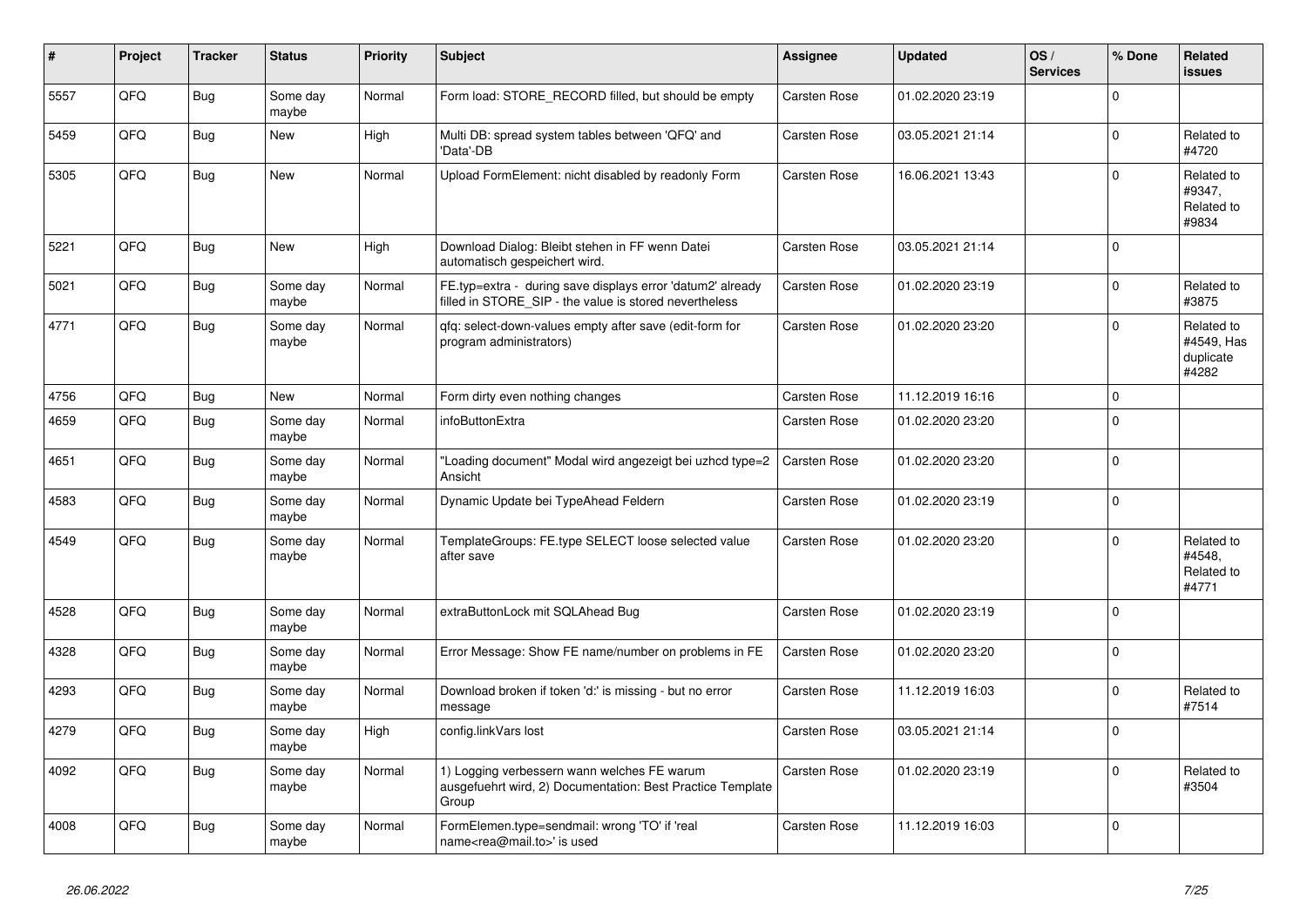| ∦     | Project | <b>Tracker</b> | <b>Status</b>     | <b>Priority</b> | <b>Subject</b>                                                                                                                | <b>Assignee</b> | <b>Updated</b>   | OS/<br><b>Services</b> | % Done      | <b>Related</b><br><b>issues</b> |
|-------|---------|----------------|-------------------|-----------------|-------------------------------------------------------------------------------------------------------------------------------|-----------------|------------------|------------------------|-------------|---------------------------------|
| 3895  | QFQ     | Bug            | Some day<br>maybe | Normal          | typeahead pedantic: on lehrkredit Idap webpass - if only one<br>person is in dropdown, such person can't be selected          | Carsten Rose    | 11.12.2019 16:03 |                        | $\mathbf 0$ |                                 |
| 3882  | QFQ     | Bug            | Some day<br>maybe | Normal          | templateGroup: disable 'add' if limit is reached - funktioniert<br>nicht wenn bereits records existierten                     | Carsten Rose    | 11.12.2019 16:03 |                        | $\mathbf 0$ |                                 |
| 3811  | QFQ     | <b>Bug</b>     | Some day<br>maybe | Normal          | Dynamic Update: extraButtonInfo - Text aktualisieren                                                                          | Carsten Rose    | 11.12.2019 16:03 |                        | $\mathbf 0$ | Related to<br>#11517            |
| 3782  | QFQ     | Bug            | Priorize          | Normal          | Bei fehlerhafter Eingabe (z.B. Datum) sollte das erwartete<br>Format angezeigt werden                                         | Carsten Rose    | 01.02.2020 10:13 |                        | $\mathbf 0$ |                                 |
| 3750  | QFQ     | Bug            | Some day<br>maybe | Normal          | FE in a row: if one violates check, all are red                                                                               | Carsten Rose    | 11.12.2019 16:03 |                        | $\mathbf 0$ |                                 |
| 3682  | QFQ     | Bug            | Some day<br>maybe | Normal          | Dynamic update: Radio buttons                                                                                                 | Carsten Rose    | 11.12.2019 16:02 |                        | $\mathbf 0$ |                                 |
| 3588  | QFQ     | <b>Bug</b>     | Some day<br>maybe | Normal          | templateGroup: versteckte Elemente werden weiterhin<br>gespeichert.                                                           | Carsten Rose    | 11.12.2019 16:02 |                        | $\mathbf 0$ |                                 |
| 3570  | QFQ     | <b>Bug</b>     | Some day<br>maybe | High            | Formular mit prmitnew permitEdit=Always wird nicht<br>aufgerufen (ist leer)                                                   | Carsten Rose    | 03.05.2021 21:14 |                        | $\mathbf 0$ |                                 |
| 3547  | QFQ     | Bug            | New               | Normal          | FE of type 'note' causes writing of empty fields.                                                                             | Carsten Rose    | 01.02.2020 23:21 |                        | $\mathbf 0$ |                                 |
| 3349  | QFQ     | Bug            | Some day<br>maybe | Normal          | config.qfq.ini: a) vertraegt keine '=' im Value (z.B. Passwort),<br>b) Values sollten in ticks einschliessbar sein (spaces, ) | Carsten Rose    | 11.12.2019 16:02 |                        | $\mathbf 0$ |                                 |
| 3130  | QFQ     | Bug            | Some day<br>maybe | Normal          | Debug Info's nicht korrekt nach 'New > Save'.                                                                                 | Carsten Rose    | 11.12.2019 16:03 |                        | $\mathbf 0$ | Related to<br>#3253             |
| 3109  | QFQ     | Bug            | Some day<br>maybe | High            | RealUrl: Links werden nicht korrekt gerendert                                                                                 | Carsten Rose    | 03.05.2021 21:14 |                        | $\mathbf 0$ |                                 |
| 3061  | QFQ     | Bug            | Some day<br>maybe | High            | winstitute: mysql connection durcheinander - nmhp17<br>(ag7)/QFQ arbeitet mit DB/Tabellen von biostat.                        | Carsten Rose    | 03.05.2021 21:14 |                        | $\mathbf 0$ |                                 |
| 2643  | QFQ     | <b>Bug</b>     | Some day<br>maybe | Normal          | Zend / PHP Webinars anschauen                                                                                                 | Carsten Rose    | 01.02.2020 15:56 |                        | $\mathbf 0$ |                                 |
| 13647 | QFQ     | <b>Bug</b>     | New               | Normal          | Autofocus funktioniert nicht auf Chrome                                                                                       | Benjamin Baer   | 19.03.2022 17:44 |                        | $\mathbf 0$ |                                 |
| 13528 | QFQ     | Bug            | New               | Normal          | qfq.io > releases: es wird kein neues Release angelegt                                                                        | Benjamin Baer   | 19.03.2022 17:46 |                        | $\mathbf 0$ |                                 |
| 11237 | QFQ     | Bug            | New               | High            | Radiobutton / parameter.buttonClass= btn-default - kein dirty<br>Trigger                                                      | Benjamin Baer   | 03.05.2021 21:12 |                        | $\mathbf 0$ | Related to<br>#10766            |
| 11057 | QFQ     | Bug            | <b>New</b>        | High            | Checkboxes ohne span.checkmark im Report werden<br>ausgeblendet                                                               | Benjamin Baer   | 03.05.2021 21:12 |                        | $\mathbf 0$ | Related to<br> #11039           |
| 9898  | QFQ     | Bug            | Feedback          | Normal          | Formular trotz Timeout gespeichert                                                                                            | Benjamin Baer   | 01.02.2020 15:56 |                        | $\mathbf 0$ |                                 |
| 9535  | QFQ     | <b>Bug</b>     | Feedback          | Normal          | Report:  AS '_vertical' - column to wide - vertical >> rot45,<br>rot90                                                        | Benjamin Baer   | 01.02.2020 15:56 |                        | $\mathbf 0$ |                                 |
| 6566  | QFQ     | <b>Bug</b>     | Priorize          | Normal          | Link Function 'delete': provided parameter missing on page<br>reload                                                          | Benjamin Baer   | 03.01.2022 08:08 |                        | $\mathsf 0$ |                                 |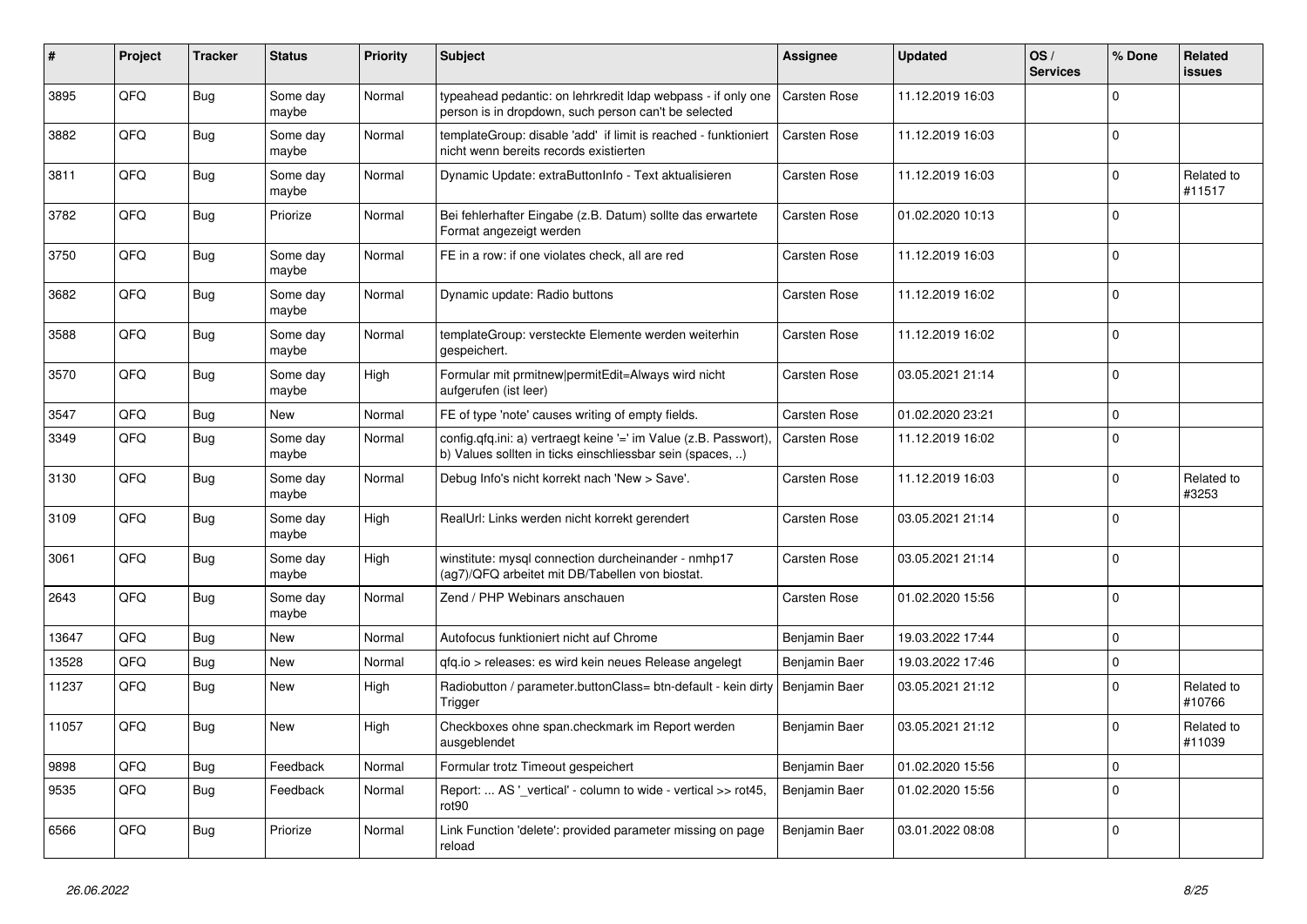| #     | Project | <b>Tracker</b> | <b>Status</b>     | <b>Priority</b> | <b>Subject</b>                                                                                                                                           | <b>Assignee</b> | <b>Updated</b>   | OS/<br><b>Services</b> | % Done      | Related<br><b>issues</b> |
|-------|---------|----------------|-------------------|-----------------|----------------------------------------------------------------------------------------------------------------------------------------------------------|-----------------|------------------|------------------------|-------------|--------------------------|
| 6140  | QFQ     | <b>Bug</b>     | Priorize          | Normal          | QFQ DnD Sort: Locked fields                                                                                                                              | Benjamin Baer   | 21.03.2022 09:56 |                        | $\mathbf 0$ |                          |
| 4457  | QFQ     | Bug            | Priorize          | Normal          | typeahead: pressing return to select an item, saves the form<br>and closes the form.                                                                     | Benjamin Baer   | 03.01.2022 08:01 |                        | $\mathbf 0$ | Related to<br>#4398      |
| 4454  | QFQ     | <b>Bug</b>     | Some day<br>maybe | Normal          | Required Elements: multiple elements in a row - whole row<br>marked if only one input is empty.                                                          | Benjamin Baer   | 01.02.2020 23:20 |                        | $\Omega$    |                          |
| 4398  | QFQ     | <b>Bug</b>     | Some day<br>maybe | Normal          | Typeahead: mouse click in a prefilled input opens a single<br>item dropdown with the current value - click on it seems to<br>set the value, not the key. | Benjamin Baer   | 01.02.2020 23:20 |                        | $\Omega$    | Related to<br>#4457      |
| 2665  | QFQ     | Bug            | Priorize          | Normal          | Dynamic Update funktioniert nicht, wenn beim<br>entsprechenden FormElement eine size angegeben ist.                                                      | Benjamin Baer   | 03.01.2022 08:12 |                        | 30          |                          |
| 2063  | QFQ     | <b>Bug</b>     | Some day<br>maybe | Normal          | Pills auf 'inaktiv' setzen falls keine Element auf dem Pill<br>sichtbar sind.                                                                            | Benjamin Baer   | 11.12.2019 16:03 |                        | $\mathbf 0$ | Related to<br>#3752      |
| 11715 | QFQ     | Bug            | <b>New</b>        | Normal          | acceptZeroAsRequired and requiredOffButMark do not<br>coincide                                                                                           |                 | 08.12.2020 12:13 |                        | $\Omega$    |                          |
| 11522 | QFQ     | <b>Bug</b>     | <b>New</b>        | Normal          | Aus/Einblenden von Reitern                                                                                                                               |                 | 13.11.2020 14:58 |                        | $\mathbf 0$ |                          |
| 11195 | QFQ     | <b>Bug</b>     | <b>New</b>        | Low             | Dynamic Update: Note not updated if new text is empty<br>(v20.4)                                                                                         |                 | 25.09.2020 11:14 |                        | $\Omega$    |                          |
| 10890 | QFQ     | Bug            | <b>New</b>        | Normal          | AutoCron hangs                                                                                                                                           |                 | 20.07.2020 13:56 |                        | $\mathbf 0$ |                          |
| 10766 | QFQ     | Bug            | <b>New</b>        | High            | Radiobutton / parameter.buttonClass=btn-default: dynamic<br>update                                                                                       |                 | 03.05.2021 21:12 |                        | $\Omega$    | Related to<br>#11237     |
| 10759 | QFQ     | <b>Bug</b>     | <b>New</b>        | Normal          | emptyMeansNull - Feld falsch aktualisiert                                                                                                                |                 | 12.11.2020 23:45 |                        | $\mathbf 0$ |                          |
| 10324 | QFQ     | Bug            | <b>New</b>        | Normal          | Excel Export mit Template funktioniert nur, wenn Template<br>vor uid kommt                                                                               |                 | 30.03.2020 11:20 |                        | $\mathbf 0$ | Related to<br>#10257     |
| 9855  | QFQ     | <b>Bug</b>     | New               | Normal          | <b>Required Check</b>                                                                                                                                    |                 | 01.02.2020 15:56 |                        | $\mathbf 0$ |                          |
| 9126  | QFQ     | <b>Bug</b>     | Some day<br>maybe | Normal          | hidden Form elements are present in page source                                                                                                          |                 | 02.01.2021 18:41 |                        | $\Omega$    |                          |
| 9024  | QFQ     | <b>Bug</b>     | Some day<br>maybe | Normal          | QFQ Einarbeitung                                                                                                                                         |                 | 01.02.2020 15:56 |                        | $\Omega$    |                          |
| 9020  | QFQ     | Bug            | Some day<br>maybe | Normal          | radio mit buttonClass und dynamicUpdate lassen sich nicht<br>kombinieren                                                                                 |                 | 11.12.2019 16:01 |                        | $\Omega$    |                          |
| 7402  | QFQ     | <b>Bug</b>     | Some day<br>maybe | Normal          | thumbnail cache: outdated picture when permission denied<br>and permission resolved.                                                                     |                 | 01.02.2020 23:20 |                        | $\mathbf 0$ |                          |
| 7281  | QFQ     | <b>Bug</b>     | Some day<br>maybe | Normal          | Subrecords: on large screen separator line too short                                                                                                     |                 | 01.02.2020 23:19 |                        | $\mathbf 0$ |                          |
| 7101  | QFQ     | Bug            | Some day<br>maybe | Normal          | 'form' in SIP and 'report' - breaks                                                                                                                      |                 | 01.02.2020 23:20 |                        | $\Omega$    |                          |
| 5877  | QFQ     | <b>Bug</b>     | Some day<br>maybe | Normal          | FE.type=note:bsColumn strange behaviour                                                                                                                  |                 | 01.02.2020 23:19 |                        | $\mathbf 0$ |                          |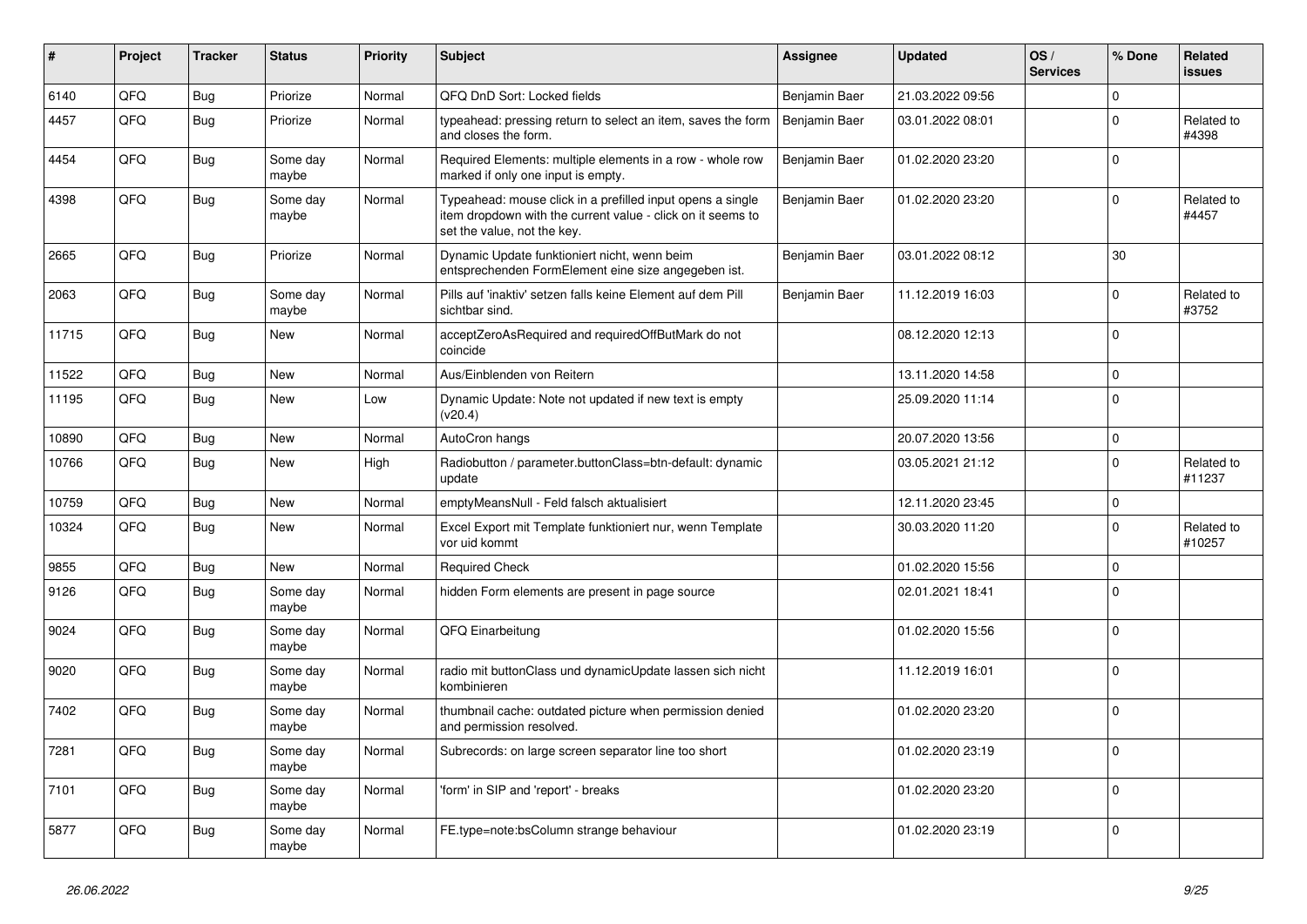| $\vert$ # | Project        | <b>Tracker</b> | <b>Status</b>     | <b>Priority</b> | <b>Subject</b>                                                                            | Assignee               | <b>Updated</b>   | OS/<br><b>Services</b> | % Done      | Related<br><b>issues</b>                                                                                                                                              |
|-----------|----------------|----------------|-------------------|-----------------|-------------------------------------------------------------------------------------------|------------------------|------------------|------------------------|-------------|-----------------------------------------------------------------------------------------------------------------------------------------------------------------------|
| 4546      | QFQ            | Bug            | Some day<br>maybe | Normal          | NH: SIP storage is destroyed                                                              |                        | 01.02.2020 23:20 |                        | $\mathbf 0$ |                                                                                                                                                                       |
| 4441      | QFQ            | <b>Bug</b>     | Some day<br>maybe | Normal          | \$_SERVER Vars sollten nur aus dem Store genommen<br>werden - Code entsprechend anpassen. |                        | 11.12.2019 16:02 |                        | $\pmb{0}$   |                                                                                                                                                                       |
| 4138      | QFQ            | Bug            | Some day<br>maybe | Normal          | _style fehlt                                                                              |                        | 11.12.2019 16:03 |                        | 0           |                                                                                                                                                                       |
| 4122      | QFQ            | Bug            | Some day<br>maybe | Normal          | file: Render Mode hat keinen Effekt                                                       |                        | 11.12.2019 16:03 |                        | $\pmb{0}$   |                                                                                                                                                                       |
| 13609     | QFQ            | Feature        | New               | Normal          | QFQ Introduction: Seite aufloesen                                                         | Philipp<br>Gröbelbauer | 28.05.2022 11:02 |                        | $\pmb{0}$   |                                                                                                                                                                       |
| 10124     | QFQ            | Feature        | Feedback          | Normal          | qfq AAI-Login                                                                             | Karin Niffeler         | 07.05.2020 09:36 |                        | $\pmb{0}$   |                                                                                                                                                                       |
| 14376     | QFQ            | Feature        | <b>New</b>        | Normal          | QFQ Bootstrap: if missing, create stored procedures                                       | Enis Nuredini          | 19.06.2022 16:37 |                        | $\pmb{0}$   |                                                                                                                                                                       |
| 14320     | QFQ            | Feature        | ToDo              | Normal          | Allow specific HTML Tags and Attributes: general, TinyMCE                                 | Enis Nuredini          | 17.06.2022 10:44 |                        | $\pmb{0}$   | Related to<br>#12664,<br>Related to<br>#12039,<br>Related to<br>#11702,<br>Related to<br>#7239,<br>Related to<br>#3708,<br>Related to<br>#3646,<br>Related to<br>#880 |
| 14227     | QFQ            | Feature        | New               | Normal          | Selenium Konkurrenz: cypress.io                                                           | Enis Nuredini          | 28.05.2022 11:02 |                        | $\pmb{0}$   |                                                                                                                                                                       |
| 14028     | QFQ            | Feature        | New               | Normal          | Required notification: visual nicer                                                       | Enis Nuredini          | 28.05.2022 11:01 |                        | $\pmb{0}$   |                                                                                                                                                                       |
| 13945     | QFQ            | Feature        | New               | Normal          | As _link: content before/after link                                                       | Enis Nuredini          | 28.05.2022 11:01 |                        | $\pmb{0}$   | Related to<br>#12262                                                                                                                                                  |
| 13900     | QFQ            | Feature        | Priorize          | Normal          | Selenium: Check das Cookie/PDF funktioniert                                               | Enis Nuredini          | 25.03.2022 12:45 |                        | $\pmb{0}$   |                                                                                                                                                                       |
| 13757     | QFQ            | Feature        | New               | High            | QR / Bar-Code Plugin                                                                      | Enis Nuredini          | 19.03.2022 17:43 |                        | 0           |                                                                                                                                                                       |
| 13608     | QFQ            | Feature        | Some day<br>maybe | Normal          | Automatic Browser Language Redirect                                                       | Enis Nuredini          | 17.06.2022 08:35 |                        | $\pmb{0}$   |                                                                                                                                                                       |
| 13572     | $\mathsf{QFQ}$ | Feature        | Feedback          | Normal          | Form Load: misleading error message on trying to load non<br>existent primary record      | Enis Nuredini          | 16.05.2022 23:16 |                        | 100         |                                                                                                                                                                       |
| 12630     | QFQ            | Feature        | In Progress       | Normal          | Input: date[time]: min / max values                                                       | Enis Nuredini          | 20.06.2022 18:31 |                        | $\pmb{0}$   | Related to<br>#10096,<br>Related to<br>#14302,<br>Related to<br>#14303                                                                                                |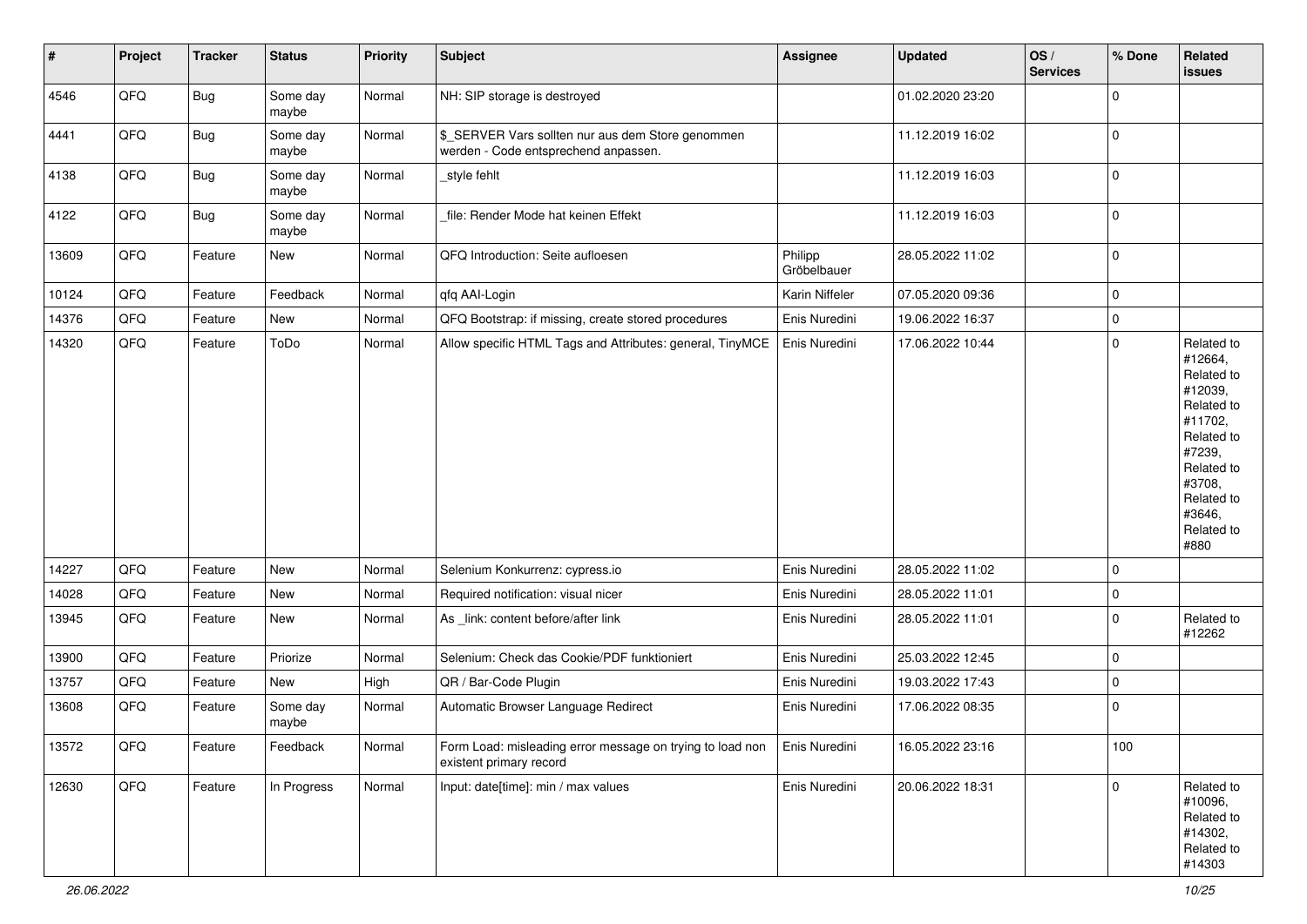| #     | Project | <b>Tracker</b> | <b>Status</b>              | <b>Priority</b> | <b>Subject</b>                                                                        | <b>Assignee</b> | <b>Updated</b>   | OS/<br><b>Services</b> | % Done      | Related<br><b>issues</b>                                                    |
|-------|---------|----------------|----------------------------|-----------------|---------------------------------------------------------------------------------------|-----------------|------------------|------------------------|-------------|-----------------------------------------------------------------------------|
| 12262 | QFQ     | Feature        | ToDo                       | Normal          | Form buttons on top: more customable                                                  | Enis Nuredini   | 17.06.2022 10:44 |                        | $\mathbf 0$ | Related to<br>#13945, Has<br>duplicate<br>#4046, Has<br>duplicate<br>#10080 |
| 11892 | QFQ     | Feature        | New                        | Normal          | tablesorter: columns with links are hard to order - new<br>qualifier 'Y: <ord>'</ord> | Enis Nuredini   | 23.03.2022 09:22 |                        | $\mathbf 0$ |                                                                             |
| 10782 | QFQ     | Feature        | Feedback                   | Normal          | Tiny MCE: Image Upload                                                                | Enis Nuredini   | 16.05.2022 23:16 |                        | $\mathbf 0$ | Related to<br>#12452                                                        |
| 10569 | QFQ     | Feature        | Priorize                   | Normal          | link blank more safe                                                                  | Enis Nuredini   | 25.03.2022 12:44 |                        | $\mathbf 0$ |                                                                             |
| 10463 | QFQ     | Feature        | New                        | Normal          | Report link: expliztes setzen von HTML Tags (Bedarf fuer<br>'data-selenium' & 'id')   | Enis Nuredini   | 23.03.2022 09:23 |                        | $\mathbf 0$ | Related to<br>#7648                                                         |
| 9052  | QFQ     | Feature        | Feedback                   | High            | Report: CodeMirror with SQL Syntax Highlight in FE                                    | Enis Nuredini   | 08.06.2022 10:25 |                        | $\mathbf 0$ |                                                                             |
| 14371 | QFQ     | Feature        | Priorize                   | Normal          | LDAP via REPORT                                                                       | Carsten Rose    | 19.06.2022 16:37 |                        | $\pmb{0}$   |                                                                             |
| 14290 | QFQ     | Feature        | Priorize                   | Normal          | FormEditor: Show Table Definition                                                     | Carsten Rose    | 19.06.2022 16:37 |                        | $\pmb{0}$   |                                                                             |
| 14187 | QFQ     | Feature        | New                        | High            | qfq.log: show current URL                                                             | Carsten Rose    | 28.05.2022 11:02 |                        | $\mathbf 0$ | Related to<br>#13933,<br>Related to<br>#12532,<br>Related to<br>#11893      |
| 14090 | QFQ     | Feature        | New                        | Normal          | Nützliche _script funktionen                                                          | Carsten Rose    | 28.05.2022 11:03 |                        | $\mathbf 0$ |                                                                             |
| 13843 | QFQ     | Feature        | New                        | Normal          | Create JWT via QFQ                                                                    | Carsten Rose    | 19.03.2022 17:42 |                        | $\pmb{0}$   |                                                                             |
| 13841 | QFQ     | Feature        | <b>New</b>                 | Normal          | Create PDF via iText - evaluate                                                       | Carsten Rose    | 19.03.2022 17:42 |                        | $\pmb{0}$   |                                                                             |
| 13700 | QFQ     | Feature        | New                        | Normal          | Redesign gfg.io Seite                                                                 | Carsten Rose    | 19.03.2022 17:43 |                        | $\pmb{0}$   |                                                                             |
| 13566 | QFQ     | Feature        | Ready to sync<br>(develop) | Normal          | Delete config-example.qfq.php file                                                    | Carsten Rose    | 23.12.2021 09:25 |                        | $\pmb{0}$   |                                                                             |
| 13467 | QFQ     | Feature        | New                        | Normal          | ChangeLog Generator                                                                   | Carsten Rose    | 19.03.2022 17:46 |                        | $\mathbf 0$ | Related to<br>#11460                                                        |
| 13354 | QFQ     | Feature        | <b>New</b>                 | Normal          | Using Websocket in QFQ                                                                | Carsten Rose    | 10.11.2021 15:47 |                        | $\pmb{0}$   |                                                                             |
| 13330 | QFQ     | Feature        | In Progress                | Normal          | Multi Form: Upload                                                                    | Carsten Rose    | 07.11.2021 12:40 |                        | 50          | Related to<br>#9706                                                         |
| 12679 | QFQ     | Feature        | <b>New</b>                 | Normal          | tablesorter: custom column width                                                      | Carsten Rose    | 16.06.2021 11:10 |                        | $\pmb{0}$   |                                                                             |
| 12664 | QFQ     | Feature        | <b>New</b>                 | Normal          | TinyMCE: report/remove malicous HTML/JS Code                                          | Carsten Rose    | 19.03.2022 17:47 |                        | $\mathbf 0$ | Related to<br>#14320                                                        |
| 12632 | QFQ     | Feature        | New                        | Normal          | TinyMCE: Prepare CSS classes for images                                               | Carsten Rose    | 04.06.2021 14:35 |                        | 100         | Blocked by<br>#12186                                                        |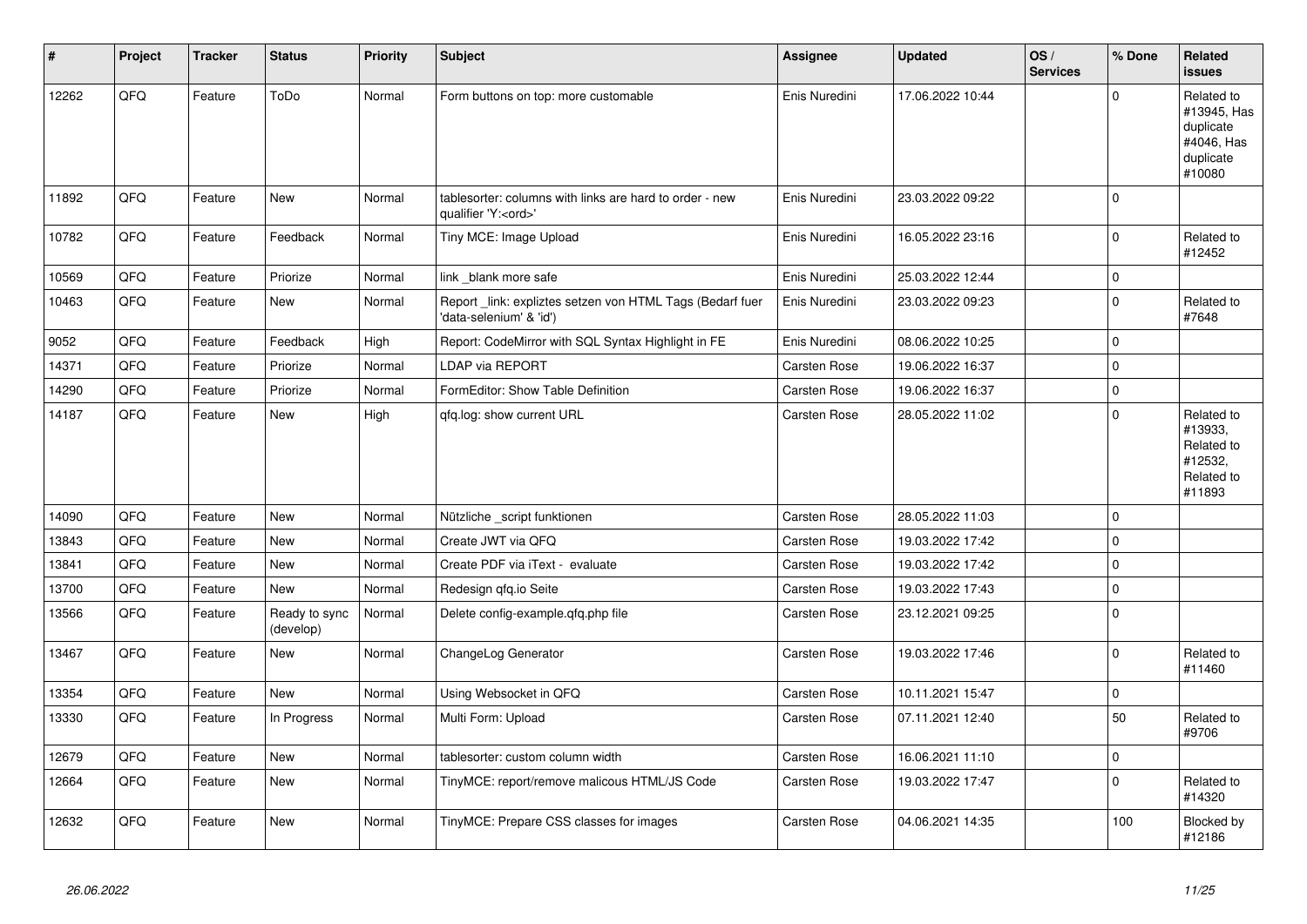| #     | Project | <b>Tracker</b> | <b>Status</b>     | <b>Priority</b> | <b>Subject</b>                                                                                                                        | <b>Assignee</b>     | <b>Updated</b>   | OS/<br><b>Services</b> | % Done              | Related<br><b>issues</b>                                               |
|-------|---------|----------------|-------------------|-----------------|---------------------------------------------------------------------------------------------------------------------------------------|---------------------|------------------|------------------------|---------------------|------------------------------------------------------------------------|
| 12611 | QFQ     | Feature        | Some day<br>maybe | Normal          | Refactoring: Bootstrap with Lazy Loading                                                                                              | Carsten Rose        | 08.06.2022 10:37 |                        | $\mathbf 0$         | Related to<br>#12490.<br>Related to<br>#10013.<br>Related to<br>#7732  |
| 12603 | QFQ     | Feature        | New               | Normal          | Dropdown (Select), Radio, checkbox:<br>itemListAlways={{!SELECT key, value}}                                                          | Carsten Rose        | 19.03.2022 17:47 |                        | $\pmb{0}$           |                                                                        |
| 12584 | QFQ     | Feature        | Feedback          | Normal          | T3 v10 migration script: replace alias-patterns (v11)                                                                                 | Carsten Rose        | 28.05.2022 11:12 |                        | 100                 |                                                                        |
| 12544 | QFQ     | Feature        | New               | High            | a) ' AS _link' new also as ' AS _format', b) sortierung via<br>'display: none;', c) '_format' benoeitgt nicht zwingend<br>u/U/p/m/z/d | <b>Carsten Rose</b> | 14.12.2021 16:03 |                        | $\mathbf 0$         |                                                                        |
| 12532 | QFQ     | Feature        | <b>New</b>        | High            | SIP-Parameter bei Seitenaufruf in Browser-Console<br>anzeigen                                                                         | Carsten Rose        | 07.12.2021 17:19 |                        | $\mathbf 0$         | Related to<br>#11893,<br>Related to<br>#14187                          |
| 12504 | QFQ     | Feature        | Priorize          | Normal          | sql.log: report fe.id                                                                                                                 | Carsten Rose        | 05.05.2021 22:09 |                        | $\mathbf 0$         |                                                                        |
| 12503 | QFQ     | Feature        | Priorize          | Normal          | Detect dangerous UPDATE statement with missing WHERE                                                                                  | <b>Carsten Rose</b> | 05.05.2021 22:09 |                        | $\mathbf 0$         |                                                                        |
| 12480 | QFQ     | Feature        | New               | Normal          | If QFQ upgrade is running, block further request                                                                                      | Carsten Rose        | 03.05.2021 20:45 |                        | $\pmb{0}$           |                                                                        |
| 12477 | QFQ     | Feature        | New               | Normal          | Support for refactoring: Form, FormElement, diverse<br>Tabellen/Spalten, tt-content Records                                           | Carsten Rose        | 03.05.2021 20:45 |                        | $\mathbf 0$         |                                                                        |
| 12474 | QFQ     | Feature        | New               | Normal          | Check BaseConfigURL if it is given and the the last char is '/'                                                                       | <b>Carsten Rose</b> | 03.05.2021 20:45 |                        | $\mathbf 0$         |                                                                        |
| 12465 | QFQ     | Feature        | New               | Normal          | QFQ Function: use in FE to fill StoreRecord                                                                                           | Carsten Rose        | 05.05.2021 21:58 |                        | $\pmb{0}$           |                                                                        |
| 12452 | QFQ     | Feature        | Priorize          | Normal          | BaseURL: alsways with '/' at the end                                                                                                  | Carsten Rose        | 19.06.2022 13:45 |                        | $\mathbf 0$         | Related to<br>#10782                                                   |
| 12440 | QFQ     | Feature        | In Progress       | Normal          | Typo3 V10 upgrade (durchfuehren und testen)                                                                                           | Carsten Rose        | 21.03.2022 09:53 |                        | 50                  | Related to<br>#12357,<br>Related to<br>#12067.<br>Related to<br>#10661 |
| 12439 | QFQ     | Feature        | In Progress       | Normal          | TinyMCE Paste from Word & Character Count/Limit                                                                                       | Carsten Rose        | 05.05.2021 22:15 |                        | $\mathsf{O}\xspace$ |                                                                        |
| 12413 | QFQ     | Feature        | <b>New</b>        | Normal          | STORE_TYPO3: enhance for {{be_users.email:T}},<br>{{fe users.email:T}}                                                                | Carsten Rose        | 03.05.2021 20:45 |                        | $\Omega$            | Related to<br>#12412,<br>Related to<br>#10012                          |
| 12412 | QFQ     | Feature        | <b>New</b>        | Normal          | Action/Escape qualifier 'e' (empty), '0': if given, an empty<br>string (or '0') will be treated as 'not found'                        | <b>Carsten Rose</b> | 08.05.2021 09:40 |                        | $\Omega$            | Related to<br>#12413,<br>Related to<br>#10012                          |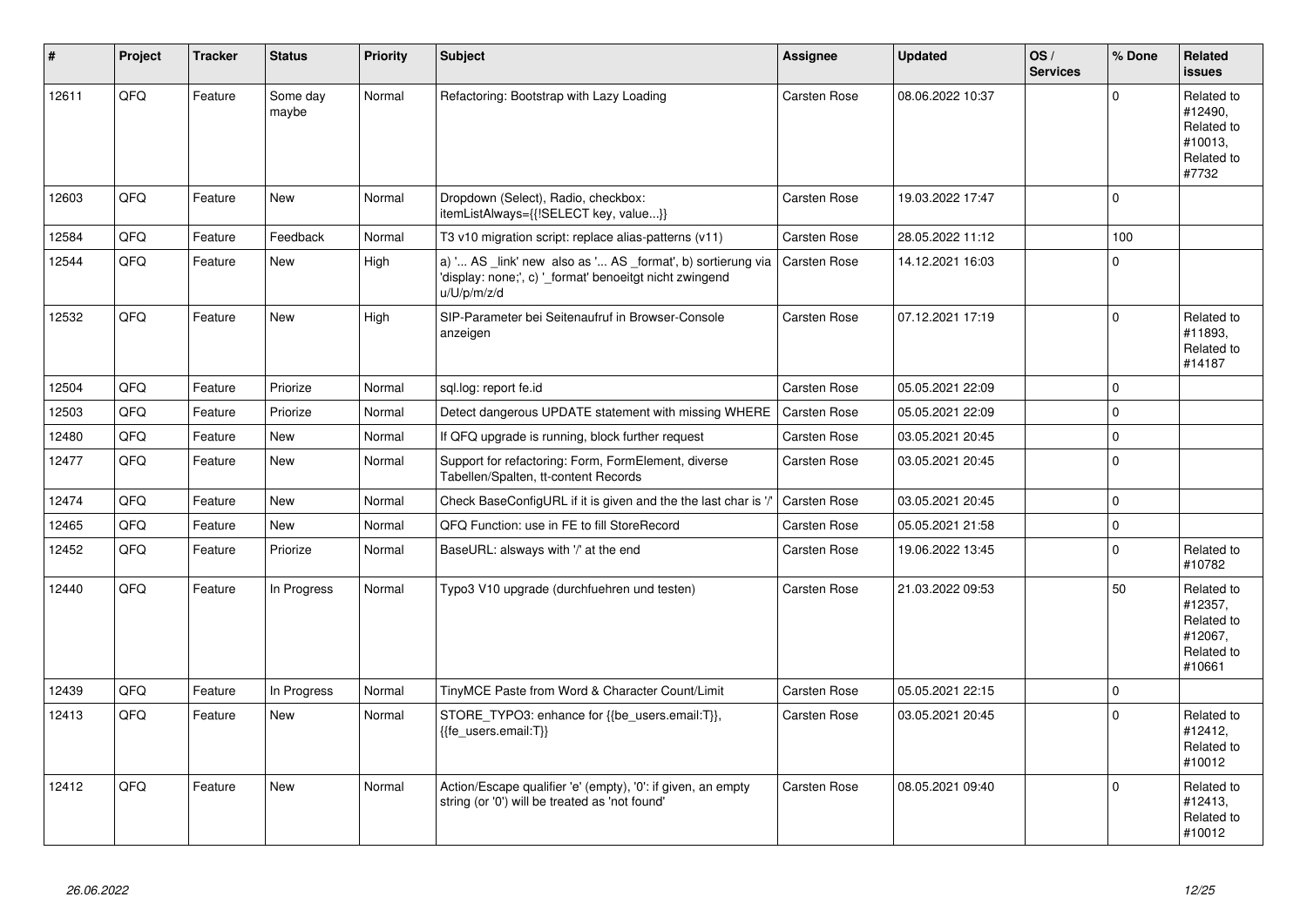| #     | Project | <b>Tracker</b> | <b>Status</b>     | <b>Priority</b> | <b>Subject</b>                                                                                             | <b>Assignee</b>                                        | <b>Updated</b>   | OS/<br><b>Services</b> | % Done   | Related<br><b>issues</b>                      |                      |
|-------|---------|----------------|-------------------|-----------------|------------------------------------------------------------------------------------------------------------|--------------------------------------------------------|------------------|------------------------|----------|-----------------------------------------------|----------------------|
| 12400 | QFQ     | Feature        | New               | Normal          | Tutorial ist in QFQ Doku, Wird in der Suche gefunden, es<br>gibt aber kein Menupunkt - Inhalt ueberpruefen | <b>Carsten Rose</b>                                    | 03.05.2021 20:45 |                        | $\Omega$ |                                               |                      |
| 12337 | QFQ     | Feature        | Some day<br>maybe | Normal          | Database.php: better caching                                                                               | <b>Carsten Rose</b>                                    | 16.09.2021 15:10 |                        | $\Omega$ |                                               |                      |
| 12330 | QFQ     | Feature        | New               | Normal          | Copy to input field / text area / TinyMCE                                                                  | Carsten Rose                                           | 07.04.2021 09:01 |                        | $\Omega$ |                                               |                      |
| 12315 | QFQ     | Feature        | Some day<br>maybe | Normal          | Form History (Diffs) / Backups                                                                             | Carsten Rose                                           | 16.09.2021 15:10 |                        | $\Omega$ |                                               |                      |
| 12269 | QFQ     | Feature        | New               | Normal          | 2FA - Login                                                                                                | Carsten Rose                                           | 03.05.2021 20:45 |                        | $\Omega$ |                                               |                      |
| 12186 | QFQ     | Feature        | New               | High            | TinyMCE Config für Objekte                                                                                 | Carsten Rose                                           | 07.12.2021 17:19 |                        | $\Omega$ | <b>Blocks</b><br>#12632                       |                      |
| 12163 | QFQ     | Feature        | <b>New</b>        | Normal          | Checkbox: table wrap                                                                                       | Carsten Rose                                           | 03.05.2021 20:51 |                        | $\Omega$ |                                               |                      |
| 12162 | QFQ     | Feature        | New               | Normal          | FE.type=sendmail: personalized mailing (several mails) via<br>template                                     | Carsten Rose                                           | 03.05.2021 20:45 |                        | $\Omega$ |                                               |                      |
| 12146 | QFQ     | Feature        | New               | Normal          | Autocron Job: Anzeigen wann der naechste Job ausgefuehrt<br>wird, resp das er nicht ausgefuehrt wird       | Carsten Rose                                           | 15.03.2021 15:23 |                        | $\Omega$ |                                               |                      |
| 12119 | QFQ     | Feature        | New               | Normal          | AS paged: error message missing if there ist no 'r' argument.                                              | Carsten Rose                                           | 03.05.2021 20:51 |                        | $\Omega$ |                                               |                      |
| 12109 | QFQ     | Feature        | New               | Normal          | Donwload Link: Plain, SIP, Persistent Link, Peristent SIP -<br>new notation                                | Carsten Rose                                           | 03.05.2021 20:45 |                        | $\Omega$ | Related to<br>#12085                          |                      |
| 12024 | QFQ     | Feature        | New               | Normal          | Excel Export: text columns by default decode<br>htmlspeciachar()                                           | Carsten Rose                                           | 17.02.2021 23:55 |                        | $\Omega$ | Related to<br>#12022                          |                      |
| 12023 | QFQ     | Feature        | New               | Normal          | MySQL Stored Precdure: QDECODESPECIALCHAR()                                                                | Carsten Rose                                           | 16.02.2021 11:16 |                        | $\Omega$ | Related to<br>#12022                          |                      |
| 11980 | QFQ     | Feature        | In Progress       | Normal          | protected verzeichnis MUSS geschützt werden                                                                | Carsten Rose                                           | 07.09.2021 13:30 |                        | $\Omega$ |                                               |                      |
| 11955 | QFQ     | Feature        | New               | Normal          | subrecord: new title option to set <th> attributes - e.g. to<br/>customize tablesorter options.</th>       | attributes - e.g. to<br>customize tablesorter options. | Carsten Rose     | 03.05.2021 20:47       |          | $\Omega$                                      | Related to<br>#11775 |
| 11893 | QFQ     | Feature        | New               | High            | Broken SIP: a) only report one time, b) only report in main<br>column                                      | Carsten Rose                                           | 12.05.2021 12:13 |                        | $\Omega$ | Related to<br>#12532,<br>Related to<br>#14187 |                      |
| 11775 | QFQ     | Feature        | New               | Normal          | Subrecord Tooltip pro Feld                                                                                 | Carsten Rose                                           | 18.12.2020 15:22 |                        | $\Omega$ | Related to<br>#11955                          |                      |
| 11747 | QFQ     | Feature        | New               | Normal          | Maintenance Page with Redirect                                                                             | Carsten Rose                                           | 03.05.2021 20:47 |                        | $\Omega$ | Related to<br>#11/41                          |                      |
| 11702 | QFQ     | Feature        | New               | Normal          | HTML Special Char makes no sense for 'allbut' if '&' is<br>forbidden                                       | Carsten Rose                                           | 07.12.2021 16:35 |                        | $\Omega$ | Related to<br>#5112,<br>Related to<br>#14320  |                      |
| 11523 | QFQ     | Feature        | New               | Normal          | Mit dynamic Update erkennen, ob Upload gemacht wurde                                                       | Carsten Rose                                           | 13.11.2020 15:07 |                        | 0        | Related to<br>#9533                           |                      |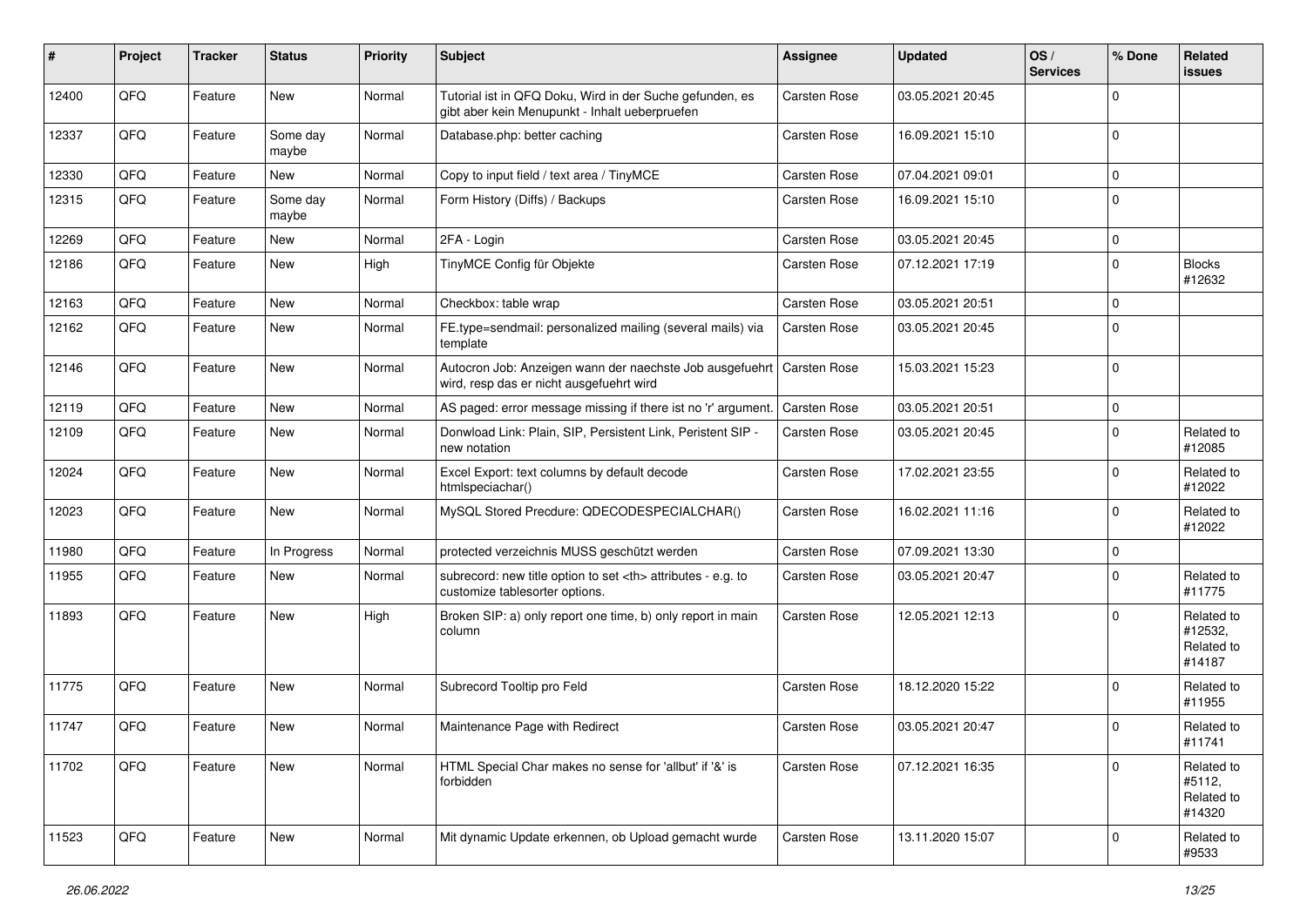| #     | Project | <b>Tracker</b> | <b>Status</b>     | <b>Priority</b> | <b>Subject</b>                                                       | Assignee            | <b>Updated</b>   | OS/<br><b>Services</b> | % Done      | Related<br><b>issues</b>                     |
|-------|---------|----------------|-------------------|-----------------|----------------------------------------------------------------------|---------------------|------------------|------------------------|-------------|----------------------------------------------|
| 11516 | QFQ     | Feature        | <b>New</b>        | Normal          | Multi Page Form (Previous/Next Buttons)                              | <b>Carsten Rose</b> | 16.03.2021 17:52 |                        | $\Omega$    |                                              |
| 11504 | QFQ     | Feature        | New               | Normal          | Dynamic Update: Button text update for 'Save',' Close' &<br>'Delete' | Carsten Rose        | 12.11.2020 23:44 |                        | $\Omega$    |                                              |
| 11460 | QFQ     | Feature        | <b>New</b>        | Normal          | Easier creation of changelog: gitchangelog                           | Carsten Rose        | 12.06.2021 10:20 |                        | $\mathbf 0$ | Related to<br>#13467                         |
| 11323 | QFQ     | Feature        | Some day<br>maybe | Normal          | Report Frontend Editor Modal + Codemirror                            | Carsten Rose        | 16.09.2021 15:10 |                        | $\mathbf 0$ | Related to<br>#11036                         |
| 11322 | QFQ     | Feature        | Some day<br>maybe | Normal          | Form Element JSON - (multiline parameter field)                      | Carsten Rose        | 16.09.2021 15:10 |                        | $\mathbf 0$ |                                              |
| 11320 | QFQ     | Feature        | Priorize          | Normal          | Typo3 Version 10 support                                             | Carsten Rose        | 05.05.2021 22:09 |                        | $\mathbf 0$ |                                              |
| 11217 | QFQ     | Feature        | Some day<br>maybe | Normal          | <b>Extend Script Functionality</b>                                   | Carsten Rose        | 16.09.2021 15:10 |                        | $\mathbf 0$ |                                              |
| 11080 | QFQ     | Feature        | New               | Normal          | Send MQTT messages                                                   | Carsten Rose        | 29.08.2020 19:49 |                        | $\mathbf 0$ |                                              |
| 11076 | QFQ     | Feature        | In Progress       | Normal          | SELECT  AS websocket                                                 | Carsten Rose        | 30.08.2020 17:49 |                        | $\mathbf 0$ |                                              |
| 11036 | QFQ     | Feature        | Some day<br>maybe | Normal          | inline report editor permissions                                     | Carsten Rose        | 16.09.2021 15:09 |                        | $\mathbf 0$ | Related to<br>#11323                         |
| 10996 | QFQ     | Feature        | <b>New</b>        | Normal          | Download video via sip: no seek                                      | Carsten Rose        | 12.08.2020 14:18 |                        | $\mathbf 0$ |                                              |
| 10979 | QFQ     | Feature        | New               | Normal          | Ajax Calls an API - dataReport                                       | Carsten Rose        | 11.05.2022 12:15 |                        | $\mathbf 0$ |                                              |
| 10976 | QFQ     | Feature        | <b>New</b>        | Normal          | Excel Export Verbesserungen                                          | Carsten Rose        | 06.08.2020 10:56 |                        | $\mathbf 0$ |                                              |
| 10819 | QFQ     | Feature        | New               | Normal          | Persistent SIP - second try                                          | Carsten Rose        | 29.06.2020 23:02 |                        | $\Omega$    | Related to<br>#6261                          |
| 10793 | QFQ     | Feature        | In Progress       | Normal          | <b>Update NPM Packages</b>                                           | Carsten Rose        | 07.09.2021 13:25 |                        | 30          |                                              |
| 10745 | QFQ     | Feature        | Some day<br>maybe | Normal          | <b>Tablesorter Excel Export</b>                                      | Carsten Rose        | 16.09.2021 15:09 |                        | $\Omega$    |                                              |
| 10716 | QFQ     | Feature        | Some day<br>maybe | Normal          | Business Logic mit Externen Skripten                                 | Carsten Rose        | 16.09.2021 15:10 |                        | $\Omega$    | Related to<br>#10713,<br>Related to<br>#8217 |
| 10714 | QFQ     | Feature        | New               | Normal          | multi Table Form                                                     | Carsten Rose        | 16.03.2021 18:44 |                        | $\mathbf 0$ |                                              |
| 10593 | QFQ     | Feature        | <b>New</b>        | Normal          | label2: text behind input element                                    | Carsten Rose        | 16.05.2020 10:57 |                        | $\mathbf 0$ |                                              |
| 10443 | QFQ     | Feature        | In Progress       | Normal          | Konzept api / live                                                   | Carsten Rose        | 07.05.2020 09:39 |                        | $\mathbf 0$ |                                              |
| 10119 | QFQ     | Feature        | New               | Normal          | Dropdown (selectlist) & Type Ahead: format and catagorize<br>list    | Carsten Rose        | 07.05.2020 09:36 |                        | $\mathbf 0$ |                                              |
| 10116 | QFQ     | Feature        | Some day<br>maybe | Normal          | TypeAhead: Tag - show inside 'input' element                         | Carsten Rose        | 16.09.2021 15:09 |                        | $\mathbf 0$ |                                              |
| 10115 | QFQ     | Feature        | <b>New</b>        | Normal          | TypeAhead: static list                                               | Carsten Rose        | 26.02.2020 16:42 |                        | 100         |                                              |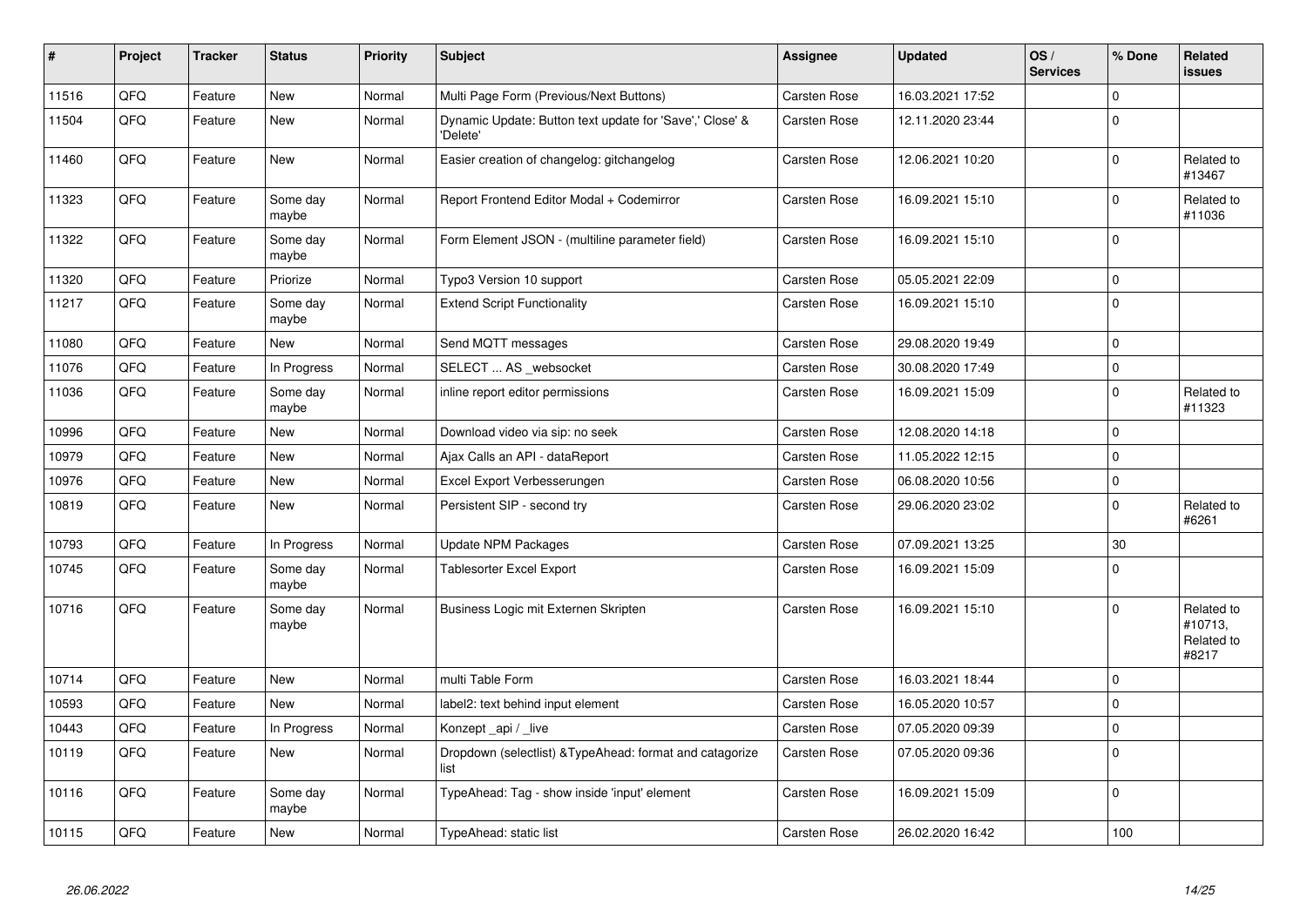| #     | Project | <b>Tracker</b> | <b>Status</b>     | <b>Priority</b> | <b>Subject</b>                                                                                                                        | <b>Assignee</b>     | <b>Updated</b>   | OS/<br><b>Services</b> | % Done      | Related<br><b>issues</b>                                               |
|-------|---------|----------------|-------------------|-----------------|---------------------------------------------------------------------------------------------------------------------------------------|---------------------|------------------|------------------------|-------------|------------------------------------------------------------------------|
| 10095 | QFQ     | Feature        | Some day<br>maybe | Normal          | Generic Gitlab Integration into QFQ                                                                                                   | Carsten Rose        | 16.09.2021 15:10 |                        | $\mathbf 0$ |                                                                        |
| 10080 | QFQ     | Feature        | New               | Normal          | Popup on 'save' / 'close': configure dialog (answer<br>yes/no/cancle/)                                                                | Carsten Rose        | 28.03.2021 20:52 |                        | $\mathbf 0$ | Is duplicate<br>of #12262                                              |
| 10015 | QFQ     | Feature        | Priorize          | Normal          | Monospace in Textarea                                                                                                                 | Carsten Rose        | 03.02.2020 13:40 |                        | $\pmb{0}$   |                                                                        |
| 10014 | QFQ     | Feature        | <b>New</b>        | Normal          | Manual.rst: describe behaviour and process order of<br>fillStoreVar, slaveId, sqlBefore,                                              | Carsten Rose        | 01.02.2020 22:31 |                        | $\mathbf 0$ |                                                                        |
| 10013 | QFQ     | Feature        | Some day<br>maybe | Normal          | FE.typ=editor: CodeMirror                                                                                                             | Carsten Rose        | 08.06.2022 10:37 |                        | $\Omega$    | Related to<br>#12611,<br>Related to<br>#12490.<br>Related to<br>#7732  |
| 10012 | QFQ     | Feature        | Priorize          | Normal          | redirectAllMailTo: {{beEmail:T}}                                                                                                      | <b>Carsten Rose</b> | 08.05.2021 09:54 |                        | $\Omega$    | Related to<br>#12412,<br>Related to<br>#12413,<br>Related to<br>#10011 |
| 10011 | QFQ     | Feature        | Priorize          | Normal          | Offer new STORE_TYPO3 Variable 'beUser', 'beEmail'                                                                                    | <b>Carsten Rose</b> | 08.05.2021 09:51 |                        | $\mathbf 0$ | Related to<br>#10012,<br>Related to<br>#12511                          |
| 10005 | QFQ     | Feature        | Priorize          | Normal          | Report / special column name:  AS _calendar                                                                                           | Carsten Rose        | 03.06.2020 17:28 |                        | $\mathbf 0$ |                                                                        |
| 9983  | QFQ     | Feature        | <b>New</b>        | Normal          | Report Notation: new keyword 'range'                                                                                                  | Carsten Rose        | 01.02.2020 15:55 |                        | $\mathbf 0$ |                                                                        |
| 9968  | QFQ     | Feature        | Priorize          | Normal          | Tooltip in Links for Developer                                                                                                        | Carsten Rose        | 01.02.2020 23:17 |                        | $\pmb{0}$   |                                                                        |
| 9928  | QFQ     | Feature        | Priorize          | Normal          | SpecialColumnName: a) Deprecated: ' AS "_+tag " ', b)<br>New: ' AS "_ <tag1><tag2>"</tag2></tag1>                                     | Carsten Rose        | 01.02.2020 23:17 |                        | $\mathbf 0$ | Related to<br>#9929                                                    |
| 9927  | QFQ     | Feature        | <b>New</b>        | Normal          | QFQ Update: a) Update nur machen wenn BE User<br>eingeloggt ist., b) Bei Fehler genaue Meldung welcher<br>Updateschritt Probleme hat. | Carsten Rose        | 22.01.2020 12:59 |                        | $\mathbf 0$ |                                                                        |
| 9900  | QFQ     | Feature        | Priorize          | Normal          | Generic API Call: tt-content record >> JSON                                                                                           | Carsten Rose        | 01.02.2020 10:13 |                        | $\mathbf 0$ |                                                                        |
| 9811  | QFQ     | Feature        | <b>New</b>        | Normal          | Report: tag every n'th row                                                                                                            | Carsten Rose        | 01.02.2020 23:22 |                        | $\mathbf 0$ |                                                                        |
| 9781  | QFQ     | Feature        | <b>New</b>        | Normal          | Button: CSS class to make buttons smaller                                                                                             | Carsten Rose        | 01.02.2020 23:22 |                        | $\mathbf 0$ |                                                                        |
| 9777  | QFQ     | Feature        | New               | Normal          | Logging QFQ Variables                                                                                                                 | Carsten Rose        | 16.12.2019 17:17 |                        | $\mathbf 0$ |                                                                        |
| 9707  | QFQ     | Feature        | <b>New</b>        | Normal          | SIP security: encode pageld and check pageld on decode                                                                                | Carsten Rose        | 01.02.2020 23:22 |                        | $\mathbf 0$ |                                                                        |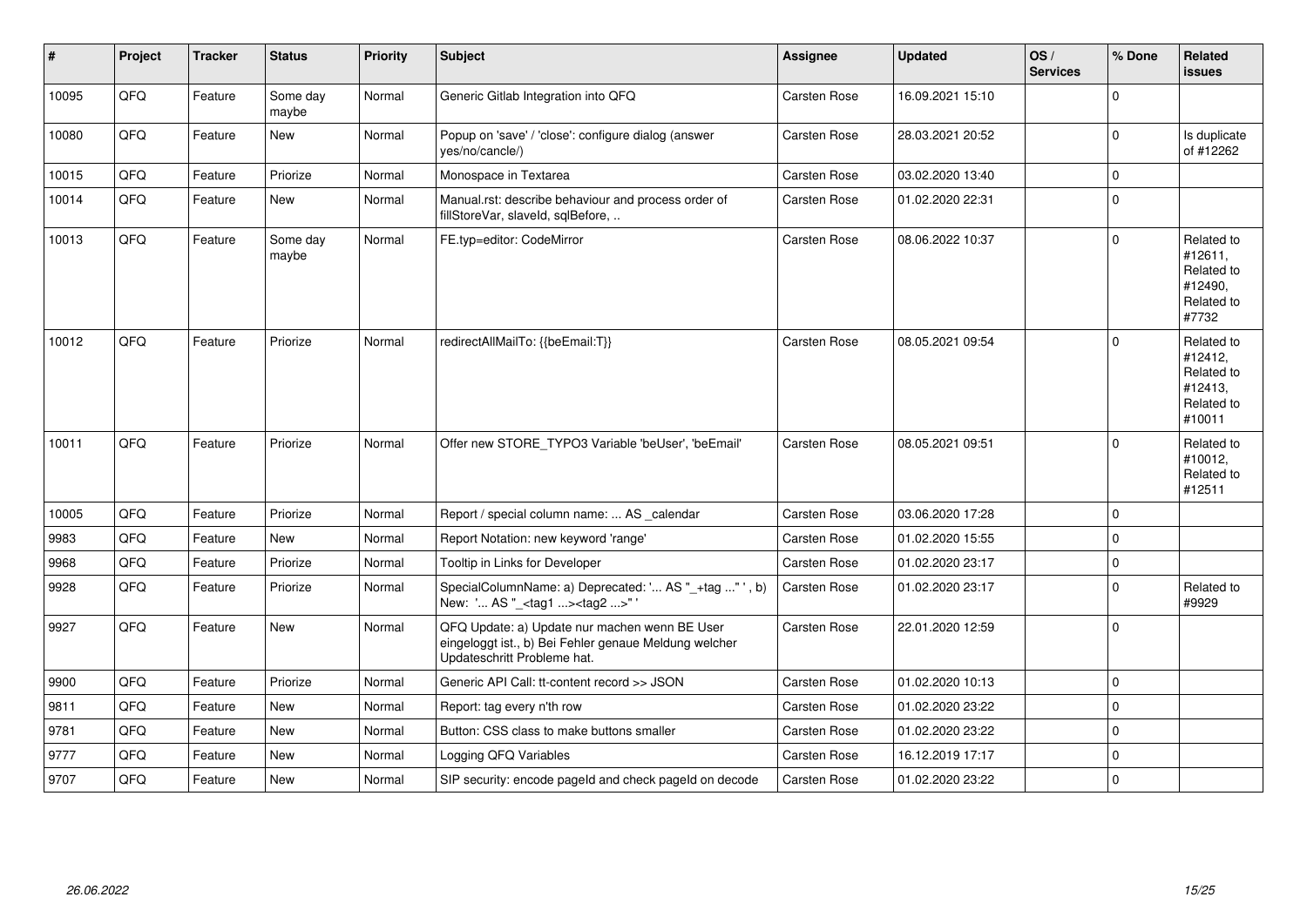| #    | Project | <b>Tracker</b> | <b>Status</b>     | <b>Priority</b> | <b>Subject</b>                                                                  | <b>Assignee</b>     | <b>Updated</b>   | OS/<br><b>Services</b> | % Done      | Related<br><b>issues</b>                                             |
|------|---------|----------------|-------------------|-----------------|---------------------------------------------------------------------------------|---------------------|------------------|------------------------|-------------|----------------------------------------------------------------------|
| 9706 | QFQ     | Feature        | New               | Normal          | Multi File Upload (hidden template group)                                       | <b>Carsten Rose</b> | 01.02.2020 23:22 |                        | $\Omega$    | Related to<br>#7521,<br>Related to<br>#5562,<br>Related to<br>#13330 |
| 9704 | QFQ     | Feature        | Some day<br>maybe | Normal          | Thumbnails Generieren beim Splitten von PDF Files                               | Carsten Rose        | 11.12.2019 16:01 |                        | $\mathbf 0$ |                                                                      |
| 9668 | QFQ     | Feature        | Priorize          | Normal          | Form.mode: rename 'hidden' to 'hide'                                            | Carsten Rose        | 05.05.2021 22:14 |                        | $\mathbf 0$ | Related to<br>#6437                                                  |
| 9602 | QFQ     | Feature        | New               | Normal          | Form definition as JSON                                                         | Carsten Rose        | 01.02.2020 23:21 |                        | $\mathbf 0$ | Related to<br>#9600                                                  |
| 9579 | QFQ     | Feature        | Some day<br>maybe | Normal          | Multiform with Process Row                                                      | Carsten Rose        | 11.12.2019 16:01 |                        | $\mathbf 0$ |                                                                      |
| 9537 | QFQ     | Feature        | <b>New</b>        | Normal          | FormEditor: Edit fieldset in FrontEnd                                           | Carsten Rose        | 01.02.2020 23:22 |                        | $\pmb{0}$   |                                                                      |
| 9517 | QFQ     | Feature        | In Progress       | High            | Input multiple tags with typeahead                                              | Carsten Rose        | 03.05.2021 21:14 |                        | 40          | Related to<br>#10150                                                 |
| 9394 | QFQ     | Feature        | Priorize          | Normal          | REST: allow for non numerical ids in get requests                               | Carsten Rose        | 05.05.2021 22:10 |                        | $\mathbf 0$ |                                                                      |
| 9352 | QFQ     | Feature        | New               | Normal          | FE 'Native' fire slaveld, sqlAfter, sqlIns                                      | Carsten Rose        | 01.02.2020 23:22 |                        | 0           |                                                                      |
| 9348 | QFQ     | Feature        | New               | Normal          | defaultThumbnailSize: pre render thumbnails                                     | Carsten Rose        | 12.06.2021 09:05 |                        | $\pmb{0}$   |                                                                      |
| 9346 | QFQ     | Feature        | Priorize          | Normal          | beforeSave: check if an upload is given                                         | Carsten Rose        | 11.06.2021 21:18 |                        | $\pmb{0}$   |                                                                      |
| 9221 | QFQ     | Feature        | New               | Normal          | typeAhead: Zeichenlimite ausschalten                                            | Carsten Rose        | 08.05.2021 17:06 |                        | $\mathbf 0$ |                                                                      |
| 9208 | QFQ     | Feature        | <b>New</b>        | Normal          | Manage 'recent' records                                                         | Carsten Rose        | 01.02.2020 23:22 |                        | $\pmb{0}$   |                                                                      |
| 9136 | QFQ     | Feature        | New               | Normal          | Create ZIP files with dynamic PDFs                                              | Carsten Rose        | 01.02.2020 23:22 |                        | $\pmb{0}$   |                                                                      |
| 9129 | QFQ     | Feature        | New               | Normal          | sqlValidate: Message as notification, not as error                              | Carsten Rose        | 01.02.2020 23:22 |                        | $\Omega$    | Related to<br>#9128                                                  |
| 9128 | QFQ     | Feature        | New               | Normal          | Error Message: not replaced variables- a) replace back to<br>'{{', b) underline | Carsten Rose        | 01.02.2020 23:22 |                        | $\mathbf 0$ | Related to<br>#9129                                                  |
| 8975 | QFQ     | Feature        | New               | Normal          | Report Notation: 2.0                                                            | Carsten Rose        | 01.02.2020 23:22 |                        | 0           | Related to<br>#8963                                                  |
| 8963 | QFQ     | Feature        | Priorize          | Normal          | Setting values in a store: flexible way                                         | Carsten Rose        | 05.05.2021 22:10 |                        | $\Omega$    | Related to<br>#8975                                                  |
| 8962 | QFQ     | Feature        | New               | High            | allow for form fields with identical names                                      | Carsten Rose        | 03.05.2021 21:14 |                        | $\pmb{0}$   |                                                                      |
| 8894 | QFQ     | Feature        | Some day<br>maybe | Normal          | Documentation Tags Usable in QFQ Application                                    | Carsten Rose        | 11.12.2019 16:01 |                        | $\Omega$    |                                                                      |
| 8892 | QFQ     | Feature        | Some day<br>maybe | Normal          | Display and Edit SQL Comments in Form Editor                                    | Carsten Rose        | 11.12.2019 16:01 |                        | $\pmb{0}$   |                                                                      |
| 8806 | QFQ     | Feature        | New               | Normal          | SQL Function nl2br                                                              | Carsten Rose        | 01.02.2020 23:22 |                        | $\pmb{0}$   |                                                                      |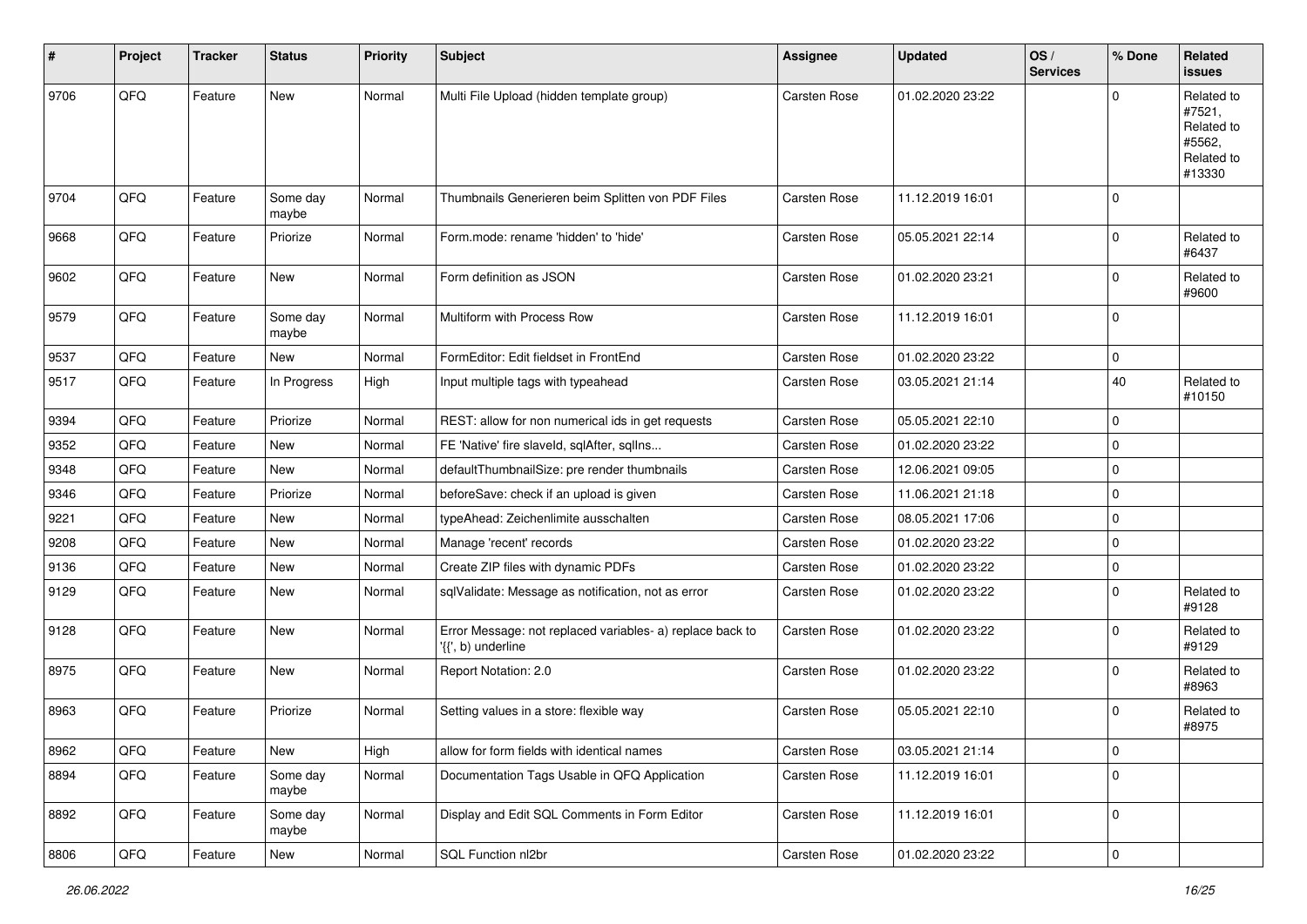| #    | Project | <b>Tracker</b> | <b>Status</b>     | <b>Priority</b> | <b>Subject</b>                                                                                         | Assignee            | <b>Updated</b>   | OS/<br><b>Services</b> | % Done      | <b>Related</b><br><b>issues</b>                 |
|------|---------|----------------|-------------------|-----------------|--------------------------------------------------------------------------------------------------------|---------------------|------------------|------------------------|-------------|-------------------------------------------------|
| 8719 | QFQ     | Feature        | New               | Normal          | extraButtonLock: add support for 0/1                                                                   | Carsten Rose        | 01.02.2020 23:22 |                        | $\mathbf 0$ |                                                 |
| 8702 | QFQ     | Feature        | New               | Normal          | Load Record which is locked: missing user info                                                         | Carsten Rose        | 11.12.2019 16:16 |                        | $\mathbf 0$ | Related to<br>#9789                             |
| 8586 | QFQ     | Feature        | Some day<br>maybe | Normal          | QFQ: Enhance Error message for 'record not found'                                                      | Carsten Rose        | 16.09.2021 15:10 |                        | $\mathbf 0$ |                                                 |
| 8585 | QFQ     | Feature        | Priorize          | Normal          | Enhance Error message for 'unknown form'                                                               | Carsten Rose        | 01.02.2020 10:13 |                        | $\mathbf 0$ |                                                 |
| 8584 | QFQ     | Feature        | Priorize          | Normal          | FE 'Action' - never assign to Container (except Template<br>Group)                                     | Carsten Rose        | 01.02.2020 10:13 |                        | $\mathbf 0$ |                                                 |
| 8520 | QFQ     | Feature        | Some day<br>maybe | Normal          | Bring QFQ to Composer                                                                                  | Carsten Rose        | 16.09.2021 15:10 |                        | $\mathbf 0$ |                                                 |
| 8336 | QFQ     | Feature        | New               | Normal          | Form > modified > Close New: a) Optional disable popup, b)<br>custom text, c) mode on save: close stay | Carsten Rose        | 01.02.2020 23:22 |                        | $\mathbf 0$ | Related to<br>#8335                             |
| 8277 | QFQ     | Feature        | Priorize          | Normal          | fe.parameter.default=                                                                                  | Carsten Rose        | 01.02.2020 23:17 |                        | $\mathbf 0$ | Related to<br>#8113                             |
| 8217 | QFQ     | Feature        | <b>New</b>        | Normal          | if-elseif-else construct                                                                               | Carsten Rose        | 16.03.2021 18:41 |                        | $\mathbf 0$ | Related to<br>#10716                            |
| 8204 | QFQ     | Feature        | Priorize          | High            | Position 'required mark'                                                                               | Carsten Rose        | 16.06.2021 13:44 |                        | $\mathbf 0$ |                                                 |
| 8187 | QFQ     | Feature        | New               | Normal          | Subrecord: enable/hide new button - make new/edit/delete<br>customizeable.                             | Carsten Rose        | 06.03.2021 18:44 |                        | $\mathbf 0$ | Related to<br>#11326                            |
| 8101 | QFQ     | Feature        | Some day<br>maybe | Normal          | Password hash: support further hashing methods                                                         | Carsten Rose        | 16.09.2021 15:10 |                        | $\mathbf 0$ |                                                 |
| 8089 | QFQ     | Feature        | <b>New</b>        | Normal          | Copy/Paste for FormElements                                                                            | Carsten Rose        | 01.02.2020 23:22 |                        | $\mathbf 0$ |                                                 |
| 8082 | QFQ     | Feature        | Priorize          | High            | Contact form without saving record                                                                     | Carsten Rose        | 07.12.2021 15:20 |                        | $\Omega$    | Related to<br>#8587,<br><b>Blocks</b><br>#11850 |
| 8044 | QFQ     | Feature        | Priorize          | Normal          | Transaction: a) Form, b) Report                                                                        | Carsten Rose        | 05.05.2021 22:14 |                        | $\mathbf 0$ | Related to<br>#8043                             |
| 8034 | QFQ     | Feature        | Priorize          | Normal          | FormElement 'data': 22.22.2222 should not be accepted                                                  | Carsten Rose        | 01.02.2020 10:13 |                        | $\mathbf 0$ |                                                 |
| 7924 | QFQ     | Feature        | New               | Normal          | Radio/Checkbox with Tooltip                                                                            | Carsten Rose        | 01.02.2020 23:22 |                        | $\mathbf 0$ |                                                 |
| 7920 | QFQ     | Feature        | <b>New</b>        | Normal          | FE: Syntax Highlight, Zeinlenumbruch                                                                   | Carsten Rose        | 01.02.2020 10:03 |                        | $\mathbf 0$ |                                                 |
| 7850 | QFQ     | Feature        | New               | High            | Upload records: non 'pathFileName' column                                                              | <b>Carsten Rose</b> | 03.05.2021 21:14 |                        | $\Omega$    |                                                 |
| 7812 | QFQ     | Feature        | New               | Normal          | FE 'Subrecord' - new option 'subrecordShowFilter',<br>'subrecordPaging'                                | Carsten Rose        | 01.02.2020 23:22 |                        | $\mathbf 0$ |                                                 |
| 7683 | QFQ     | Feature        | New               | Normal          | Special column names in '{{ SELECT  AS _link }}' should<br>be detected                                 | Carsten Rose        | 01.02.2020 23:21 |                        | $\mathbf 0$ |                                                 |
| 7681 | QFQ     | Feature        | New               | Normal          | Optional switch off 'check for modified record'                                                        | Carsten Rose        | 01.02.2020 23:21 |                        | $\mathbf 0$ |                                                 |
| 7660 | QFG     | Feature        | New               | Normal          | IMAP: import mails to DB, move / delete mails                                                          | Carsten Rose        | 01.02.2020 09:52 |                        | $\mathbf 0$ |                                                 |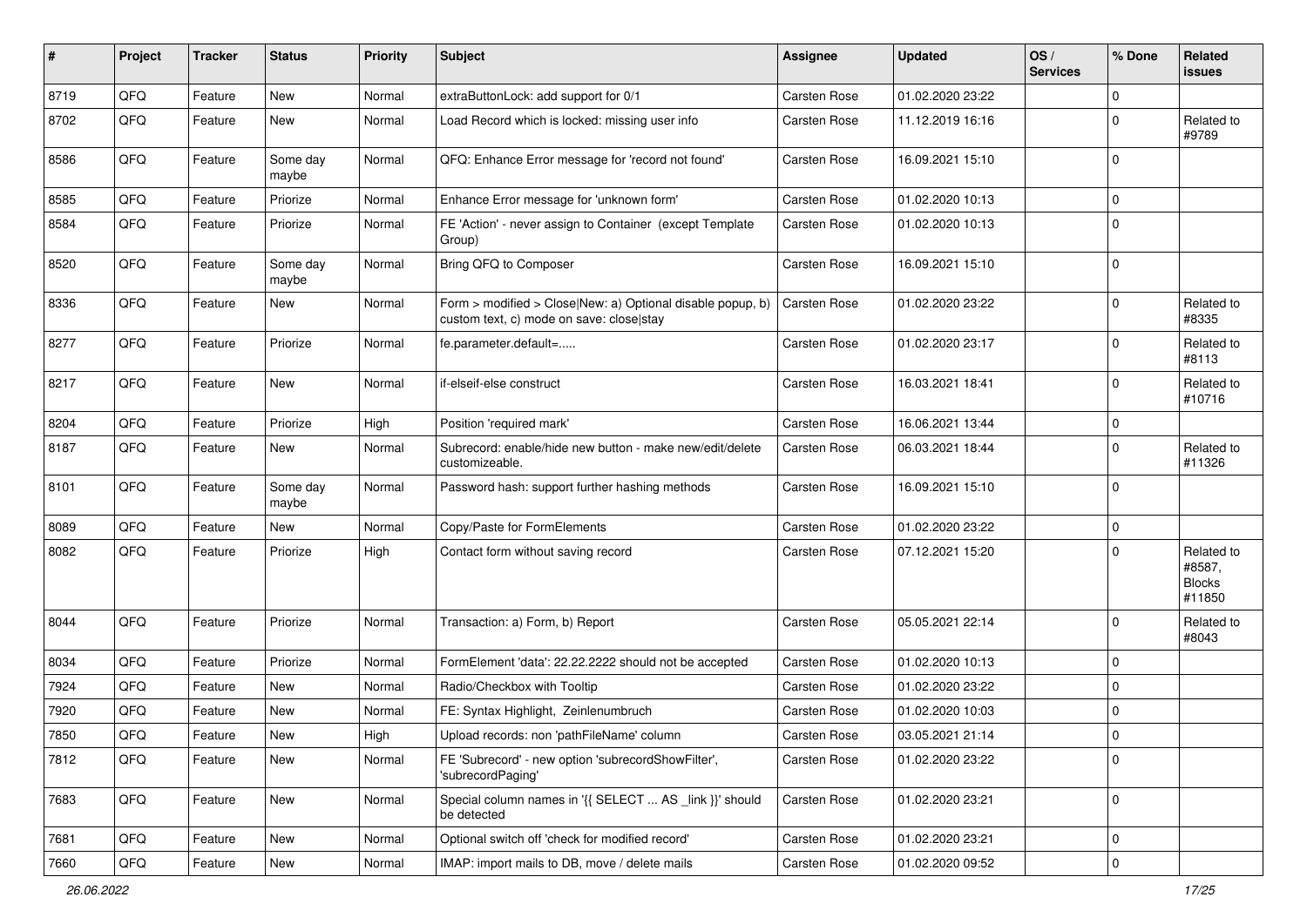| #    | Project | <b>Tracker</b> | <b>Status</b>     | <b>Priority</b> | <b>Subject</b>                                                                                                             | <b>Assignee</b> | <b>Updated</b>   | OS/<br><b>Services</b> | % Done      | Related<br><b>issues</b>  |
|------|---------|----------------|-------------------|-----------------|----------------------------------------------------------------------------------------------------------------------------|-----------------|------------------|------------------------|-------------|---------------------------|
| 7630 | QFQ     | Feature        | Priorize          | Normal          | detailed error message for simple upload                                                                                   | Carsten Rose    | 01.02.2020 10:13 |                        | $\mathbf 0$ |                           |
| 7522 | QFQ     | Feature        | Priorize          | Normal          | Inserting default index.html to folder (Avoid Apache<br>Indexing)                                                          | Carsten Rose    | 01.02.2020 10:13 |                        | $\mathbf 0$ |                           |
| 7521 | QFQ     | Feature        | <b>New</b>        | Normal          | TemplateGroup: fe.type=upload                                                                                              | Carsten Rose    | 01.02.2020 23:21 |                        | $\mathbf 0$ | Related to<br>#9706       |
| 7520 | QFQ     | Feature        | <b>New</b>        | Normal          | QR Code:  AS _qr ( AS _link)                                                                                               | Carsten Rose    | 01.02.2020 23:22 |                        | $\mathbf 0$ |                           |
| 7519 | QFQ     | Feature        | New               | Normal          | Select: Multi                                                                                                              | Carsten Rose    | 01.02.2020 23:22 |                        | $\mathbf 0$ |                           |
| 7481 | QFQ     | Feature        | New               | Normal          | Detect 'BaseUrl' automatically                                                                                             | Carsten Rose    | 01.02.2020 23:21 |                        | $\mathbf 0$ |                           |
| 7480 | QFQ     | Feature        | <b>New</b>        | Normal          | Record History (Undo / Redo)                                                                                               | Carsten Rose    | 11.12.2019 16:16 |                        | $\mathbf 0$ | Related to<br>#2361       |
| 7453 | QFQ     | Feature        | Some day<br>maybe | Normal          | import / export forms QFQ                                                                                                  | Carsten Rose    | 16.09.2021 15:10 |                        | $\mathbf 0$ |                           |
| 7452 | QFQ     | Feature        | Some day<br>maybe | Normal          | automate deployment new QFQ version                                                                                        | Carsten Rose    | 16.09.2021 15:10 |                        | $\mathbf 0$ |                           |
| 7342 | QFQ     | Feature        | New               | Normal          | add content = hide_this                                                                                                    | Carsten Rose    | 01.02.2020 23:21 |                        | $\mathbf 0$ |                           |
| 7336 | QFQ     | Feature        | Some day<br>maybe | Normal          | PDF Upload: disallow PDFs with specific Meta information                                                                   | Carsten Rose    | 11.12.2019 16:01 |                        | 0           |                           |
| 7290 | QFQ     | Feature        | Priorize          | Normal          | FormEditor: title as textarea if LEN(title)>60                                                                             | Carsten Rose    | 01.02.2020 10:13 |                        | $\mathbf 0$ | Blocked by<br>#7682       |
| 7280 | QFQ     | Feature        | <b>New</b>        | Normal          | recently used table                                                                                                        | Carsten Rose    | 01.02.2020 23:21 |                        | $\mathbf 0$ |                           |
| 7239 | QFQ     | Feature        | New               | Normal          | TinyMCE: html tag whitelist                                                                                                | Carsten Rose    | 01.02.2020 23:21 |                        | $\mathbf 0$ | Related to<br>#14320      |
| 7217 | QFQ     | Feature        | Priorize          | Normal          | Download: notice User if `_sip=?` is missing                                                                               | Carsten Rose    | 01.02.2020 10:13 |                        | $\mathbf 0$ |                           |
| 7175 | QFQ     | Feature        | New               | Normal          | Upload: md5 hash as filename                                                                                               | Carsten Rose    | 01.02.2020 23:21 |                        | $\Omega$    |                           |
| 7119 | QFQ     | Feature        | <b>New</b>        | Normal          | Upload: scaleDownWidth, scaleDownHeight                                                                                    | Carsten Rose    | 01.02.2020 23:21 |                        | $\mathbf 0$ |                           |
| 7109 | QFQ     | Feature        | New               | Normal          | Dynamic Updates: row/element hide                                                                                          | Carsten Rose    | 01.02.2020 23:22 |                        | 0           | Has<br>duplicate<br>#4081 |
| 7107 | QFQ     | Feature        | Some day<br>maybe | Normal          | Showcase Registration Tool: Anmeldung / Administration :<br>Liste Anmeldungen / Emaileinaldung                             | Carsten Rose    | 11.12.2019 16:01 |                        | $\mathbf 0$ |                           |
| 7102 | QFQ     | Feature        | <b>New</b>        | Normal          | Comment sign in report: '#' and '--'                                                                                       | Carsten Rose    | 01.02.2020 23:21 |                        | $\mathbf 0$ |                           |
| 7099 | QFQ     | Feature        | New               | Normal          | Redesign FormEditor                                                                                                        | Carsten Rose    | 01.02.2020 23:21 |                        | $\pmb{0}$   |                           |
| 6998 | QFQ     | Feature        | Priorize          | Normal          | Form: with debug=on show column information as tooltip of<br>column label                                                  | Carsten Rose    | 01.02.2020 10:13 |                        | $\mathbf 0$ |                           |
| 6855 | QFQ     | Feature        | New               | Normal          | With {{feUser:U}}!={{feUser:T}}: Save / Delete: only possible<br>with {{feUserSave:U}}='yes' and '{{feUserDelete:U}}='yes' | Carsten Rose    | 01.02.2020 23:21 |                        | 0           |                           |
| 6765 | QFQ     | Feature        | New               | Normal          | Moeglichkeit via QFQ eigene Logs zu schreiben                                                                              | Carsten Rose    | 01.02.2020 23:21 |                        | $\pmb{0}$   |                           |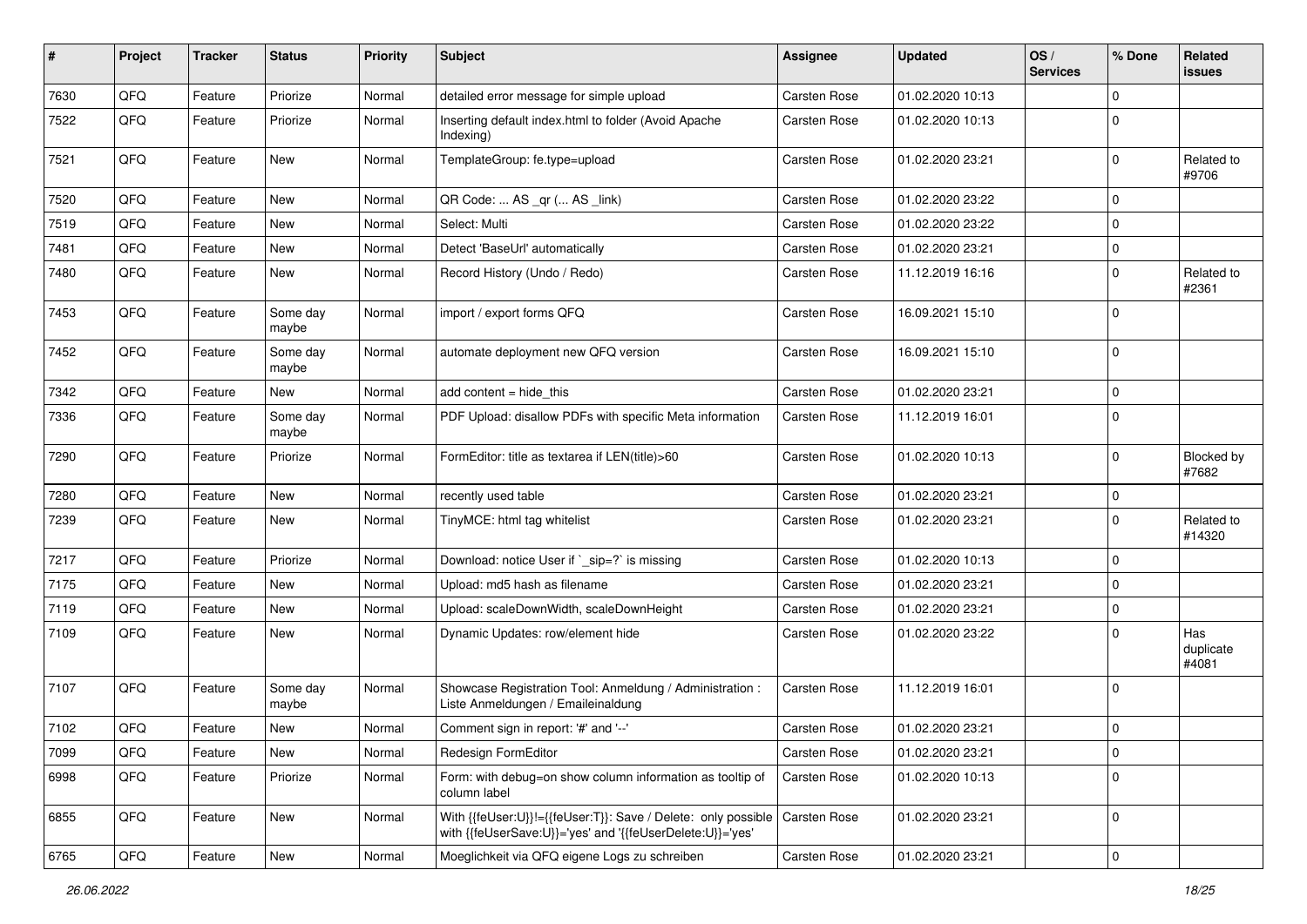| $\sharp$ | Project | <b>Tracker</b> | <b>Status</b>     | <b>Priority</b> | <b>Subject</b>                                                                                        | <b>Assignee</b>     | <b>Updated</b>   | OS/<br><b>Services</b> | % Done      | Related<br><b>issues</b>                    |
|----------|---------|----------------|-------------------|-----------------|-------------------------------------------------------------------------------------------------------|---------------------|------------------|------------------------|-------------|---------------------------------------------|
| 6723     | QFQ     | Feature        | <b>New</b>        | Normal          | Report QFQ Installation and Version                                                                   | Carsten Rose        | 12.06.2021 09:07 |                        | $\mathbf 0$ |                                             |
| 6715     | QFQ     | Feature        | Some day<br>maybe | Normal          | Code-Refactoring: dbArray vereinheitlichen                                                            | Carsten Rose        | 11.12.2019 16:02 |                        | $\mathbf 0$ |                                             |
| 6609     | QFQ     | Feature        | <b>New</b>        | Normal          | Formlet: JSON API erweitern                                                                           | <b>Carsten Rose</b> | 01.02.2020 23:21 |                        | 50          |                                             |
| 6602     | QFQ     | Feature        | <b>New</b>        | Normal          | Formlet: in Report auf Mausklick ein mini-form oeffnen                                                | Carsten Rose        | 11.12.2019 16:16 |                        | $\mathbf 0$ |                                             |
| 6594     | QFQ     | Feature        | <b>New</b>        | Normal          | Excel: on download, check if there is a valid sip                                                     | Carsten Rose        | 01.02.2020 23:21 |                        | $\mathbf 0$ |                                             |
| 6437     | QFQ     | Feature        | <b>New</b>        | Normal          | Neuer Mode Button bei FormElementen                                                                   | Carsten Rose        | 01.02.2020 23:21 |                        | $\mathbf 0$ | Related to<br>#9668,<br>Blocked by<br>#9678 |
| 6292     | QFQ     | Feature        | <b>New</b>        | Normal          | Download: File speichern mit Hash aber original Filename in<br>der Datenbank vermerken fuer Downloads | Carsten Rose        | 01.02.2020 23:21 |                        | $\Omega$    |                                             |
| 6289     | QFQ     | Feature        | <b>New</b>        | Normal          | Form: Log                                                                                             | Carsten Rose        | 01.02.2020 23:21 |                        | $\mathbf 0$ |                                             |
| 6261     | QFQ     | Feature        | <b>New</b>        | Normal          | Persistent SIP                                                                                        | Carsten Rose        | 12.06.2021 09:07 |                        | $\mathbf 0$ | Related to<br>#10819                        |
| 6250     | QFQ     | Feature        | In Progress       | Normal          | Enhance layout: a) Subrecord, b) Subrecord-Title                                                      | Carsten Rose        | 01.02.2020 23:22 |                        | $\Omega$    | Related to<br>#5391                         |
| 5983     | QFQ     | Feature        | Some day<br>maybe | Normal          | Form Submit (save & update): normalize date/-time FE                                                  | <b>Carsten Rose</b> | 01.02.2020 23:19 |                        | $\mathbf 0$ |                                             |
| 5942     | QFQ     | Feature        | Priorize          | Normal          | 'L' and 'type': append to links, generate via '_link' by using<br>'u:' .                              | <b>Carsten Rose</b> | 01.02.2020 10:13 |                        | $\mathbf 0$ |                                             |
| 5894     | QFQ     | Feature        | Feedback          | Normal          | Typeahead in Report: show/hide rows dynamically                                                       | Carsten Rose        | 18.02.2022 08:50 |                        | $\Omega$    | Related to<br>#5893,<br>Related to<br>#5885 |
| 5852     | QFQ     | Feature        | Some day<br>maybe | Normal          | Logging: mail.log / sql.log - im FE anzeigen und via AJAX<br>aktualisieren                            | <b>Carsten Rose</b> | 01.02.2020 23:19 |                        | $\mathbf 0$ | Related to<br>#5885                         |
| 5782     | QFQ     | Feature        | <b>New</b>        | Normal          | NextCloud API                                                                                         | Carsten Rose        | 01.02.2020 10:02 |                        | $\mathbf 0$ |                                             |
| 5715     | QFQ     | Feature        | New               | High            | PDF Caching                                                                                           | Carsten Rose        | 03.05.2021 21:14 |                        | $\Omega$    | Related to<br>#5851,<br>Related to<br>#6357 |
| 5695     | QFQ     | Feature        | In Progress       | Normal          | <b>Multiform</b>                                                                                      | Carsten Rose        | 02.01.2021 18:38 |                        | $\mathbf 0$ |                                             |
| 5665     | QFQ     | Feature        | Some day<br>maybe | Normal          | Versuch das '{{!' nicht mehr noetig ist.                                                              | Carsten Rose        | 01.02.2020 23:20 |                        | $\mathbf 0$ | Related to<br>#7432,<br>Related to<br>#7434 |
| 5579     | QFQ     | Feature        | Some day<br>maybe | Normal          | Enhance Doc / Presentation: variable type 'link column type'                                          | <b>Carsten Rose</b> | 01.02.2020 23:19 |                        | $\Omega$    |                                             |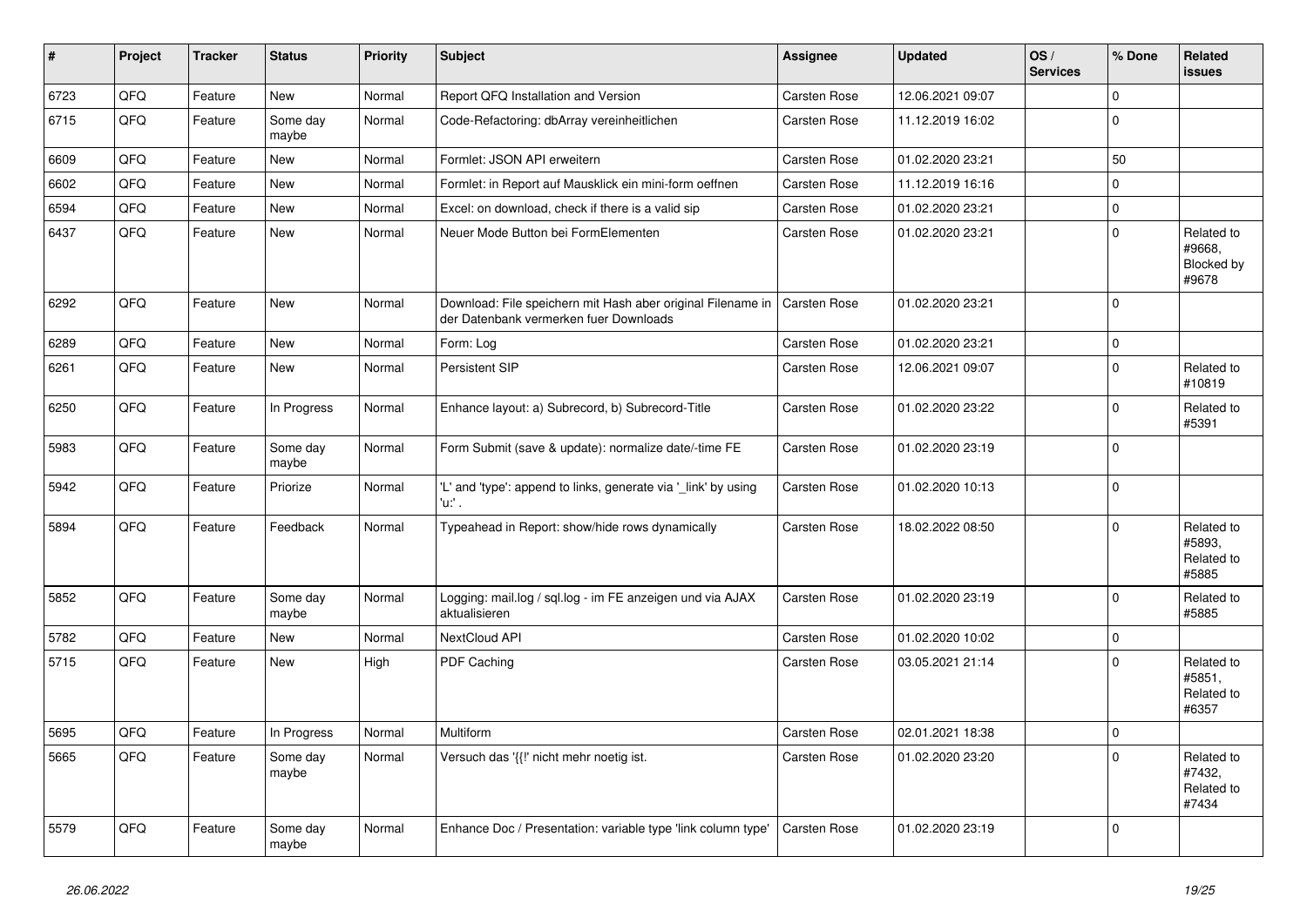| #    | Project | <b>Tracker</b> | <b>Status</b>     | <b>Priority</b> | <b>Subject</b>                                                                                                          | Assignee            | <b>Updated</b>   | OS/<br><b>Services</b> | % Done      | <b>Related</b><br><b>issues</b> |
|------|---------|----------------|-------------------|-----------------|-------------------------------------------------------------------------------------------------------------------------|---------------------|------------------|------------------------|-------------|---------------------------------|
| 5548 | QFQ     | Feature        | Some day<br>maybe | Normal          | 801 Textfiles/Scriptfiles als Thumbnail                                                                                 | Carsten Rose        | 07.03.2022 16:26 |                        | $\mathbf 0$ |                                 |
| 5480 | QFQ     | Feature        | Some day<br>maybe | Normal          | QFQ: Dokumentation mit Screenshots versehen                                                                             | Carsten Rose        | 01.02.2020 23:20 |                        | $\mathbf 0$ | Related to<br>#9879             |
| 5428 | QFQ     | Feature        | Some day<br>maybe | Normal          | secure thumbnail: late render on access.                                                                                | Carsten Rose        | 01.02.2020 23:20 |                        | $\Omega$    |                                 |
| 5345 | QFQ     | Feature        | New               | Normal          | Report: UPDATE / INSERT / DELETE statements should<br>trigger subqueries, depending on the result.                      | Carsten Rose        | 27.05.2020 16:11 |                        | $\mathbf 0$ |                                 |
| 5132 | QFQ     | Feature        | Some day<br>maybe | Normal          | Error Message sendmail missing attachment: more details                                                                 | Carsten Rose        | 01.02.2020 23:19 |                        | $\mathsf 0$ |                                 |
| 5131 | QFQ     | Feature        | New               | Normal          | Activate Spin Gear ('wait/busy' indicator) via LINK attribute                                                           | Carsten Rose        | 01.02.2020 23:21 |                        | $\mathsf 0$ |                                 |
| 4956 | QFQ     | Feature        | Some day<br>maybe | Normal          | Sendmail: Benutzerdefinierte Headers                                                                                    | <b>Carsten Rose</b> | 11.12.2019 16:02 |                        | $\mathsf 0$ |                                 |
| 4872 | QFQ     | Feature        | Some day<br>maybe | Normal          | Fields of Typo3 page available in STORE_TYPO3                                                                           | Carsten Rose        | 01.02.2020 23:19 |                        | $\mathbf 0$ |                                 |
| 4869 | QFQ     | Feature        | Some day<br>maybe | Normal          | Dynamic Update (show, hide, readonly?, required?) for<br><b>Template Group Elements</b>                                 | Carsten Rose        | 01.02.2020 23:19 |                        | $\mathbf 0$ | Related to<br>#4865             |
| 4839 | QFQ     | Feature        | Some day<br>maybe | Normal          | qfq-handle in <head> Abschnitt</head>                                                                                   | Carsten Rose        | 11.12.2019 16:02 |                        | $\mathbf 0$ |                                 |
| 4757 | QFQ     | Feature        | Some day<br>maybe | Normal          | Test subrecord: download links ok? Links ok?                                                                            | Carsten Rose        | 01.02.2020 23:20 |                        | $\mathbf 0$ |                                 |
| 4652 | QFQ     | Feature        | Some day<br>maybe | Normal          | UZH CD: Weiterleitung auf benutzerdefinierte 403/404 Seite                                                              | Carsten Rose        | 01.02.2020 23:20 |                        | $\Omega$    |                                 |
| 4650 | QFQ     | Feature        | Some day<br>maybe | Normal          | Convert html to doc/rtf                                                                                                 | Carsten Rose        | 01.02.2020 23:20 |                        | $\mathbf 0$ | Related to<br>#10704            |
| 4606 | QFQ     | Feature        | Some day<br>maybe | Normal          | link: qualifier to render bootstrap button                                                                              | Carsten Rose        | 01.02.2020 23:19 |                        | $\mathbf 0$ |                                 |
| 4413 | QFQ     | Feature        | New               | Normal          | fieldset: show/hidden, modeSql, dynamicUpdate                                                                           | Carsten Rose        | 09.02.2022 15:19 |                        | $\mathbf 0$ |                                 |
| 4365 | QFQ     | Feature        | Some day<br>maybe | Normal          | Multi Language: new way of config                                                                                       | Carsten Rose        | 01.02.2020 23:20 |                        | $\mathbf 0$ |                                 |
| 4349 | QFQ     | Feature        | Some day<br>maybe | Normal          | link download: downloaded external URL to<br>deliver/concatenate - check mimetipe and handle it correctly               | <b>Carsten Rose</b> | 11.12.2019 16:02 |                        | $\Omega$    |                                 |
| 4343 | QFQ     | Feature        | Some day<br>maybe | Normal          | Link: Classifier to add 'attributes'                                                                                    | Carsten Rose        | 01.02.2020 23:20 |                        | $\Omega$    | Related to<br>#14077            |
| 4330 | QFQ     | Feature        | Some day<br>maybe | Normal          | Error Message: report missing {{ / }} in sqlUpdate, sqlInsert,<br>sqlDelete, sqlAfter, sqlBefore in FE action elements. | Carsten Rose        | 01.02.2020 23:20 |                        | $\mathbf 0$ |                                 |
| 4259 | QFQ     | Feature        | Some day<br>maybe | Normal          | Instant trigger a cron job                                                                                              | Carsten Rose        | 11.12.2019 16:03 |                        | $\mathbf 0$ |                                 |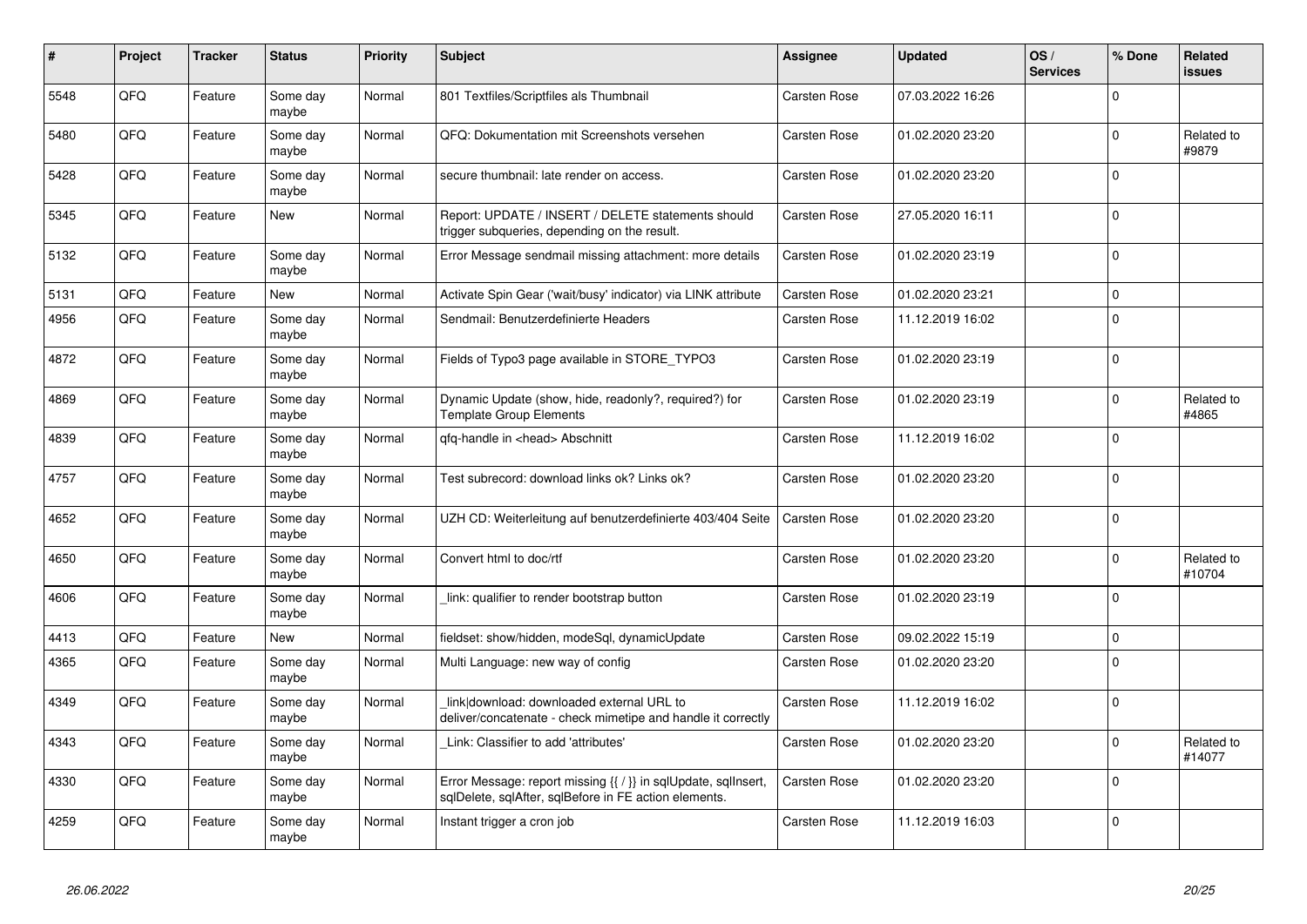| #    | Project | <b>Tracker</b> | <b>Status</b>     | <b>Priority</b> | <b>Subject</b>                                                                                                                      | <b>Assignee</b>     | <b>Updated</b>   | OS/<br><b>Services</b> | % Done      | Related<br><b>issues</b>                    |
|------|---------|----------------|-------------------|-----------------|-------------------------------------------------------------------------------------------------------------------------------------|---------------------|------------------|------------------------|-------------|---------------------------------------------|
| 4258 | QFQ     | Feature        | Some day<br>maybe | High            | <b>System Defaults: Forms</b>                                                                                                       | Carsten Rose        | 03.05.2021 21:14 |                        | $\Omega$    |                                             |
| 4250 | QFQ     | Feature        | New               | Normal          | AutoCron in QFQ via PHP                                                                                                             | Carsten Rose        | 01.02.2020 23:21 |                        | $\Omega$    | Related to<br>#3292.<br>Related to<br>#3291 |
| 4197 | QFQ     | Feature        | Some day<br>maybe | Normal          | Unit Test fuer JSON Stream von QuickFormQuery.php ><br>doForm()                                                                     | Carsten Rose        | 11.12.2019 16:03 |                        | $\Omega$    |                                             |
| 4082 | QFQ     | Feature        | New               | Normal          | Dynamic Update: modeSql - useful default                                                                                            | Carsten Rose        | 01.02.2020 23:22 |                        | $\mathbf 0$ |                                             |
| 4050 | QFQ     | Feature        | New               | Normal          | sql.log: 1) FormElement ID which causes a specific action,<br>2) Result in the same row.                                            | Carsten Rose        | 15.04.2020 11:35 |                        | 0           | Related to<br>#5458                         |
| 4026 | QFQ     | Feature        | Some day<br>maybe | Normal          | sqlLog.sql: log number of FE.id                                                                                                     | Carsten Rose        | 11.12.2019 16:03 |                        | $\Omega$    | Related to<br>#5458                         |
| 4023 | QFQ     | Feature        | New               | Normal          | prepared statements - FE action: salveld, sqllnsert,<br>sqlUpdate, sqlDelete, sqlBefore, sqlAfter                                   | Carsten Rose        | 11.12.2019 16:15 |                        | $\Omega$    |                                             |
| 4018 | QFQ     | Feature        | Some day<br>maybe | Normal          | typeahead: solve problem with potential long query<br>parameter                                                                     | Carsten Rose        | 11.12.2019 16:03 |                        | $\Omega$    |                                             |
| 3991 | QFQ     | Feature        | Some day<br>maybe | Normal          | report: Columnname '_skipWrap' skips 'fbeg', 'fend'                                                                                 | Carsten Rose        | 11.12.2019 16:03 |                        | $\mathbf 0$ |                                             |
| 3990 | QFQ     | Feature        | Some day<br>maybe | High            | custom class definition: add space automatically                                                                                    | Carsten Rose        | 03.05.2021 21:14 |                        | $\mathbf 0$ |                                             |
| 3967 | QFQ     | Feature        | Some day<br>maybe | High            | Report: Checkbox, Radio, Dropdown, Input welches ohne<br>Submit funktioniert - 'Inline-Form'                                        | Carsten Rose        | 03.05.2021 21:14 |                        | $\Omega$    |                                             |
| 3947 | QFQ     | Feature        | Some day<br>maybe | Normal          | Attack detectect: logout current user                                                                                               | Carsten Rose        | 11.12.2019 16:03 |                        | $\Omega$    | Related to<br>#5458,<br>Related to<br>#6299 |
| 3942 | QFQ     | Feature        | Some day<br>maybe | Normal          | Action Elemente: neu generierte IDs via FE weitergeben                                                                              | <b>Carsten Rose</b> | 11.12.2019 16:03 |                        | $\Omega$    | Related to<br>#3941                         |
| 3941 | QFQ     | Feature        | Some day<br>maybe | Normal          | sqlAfter: es sollten mehrere moeglich sein                                                                                          | Carsten Rose        | 11.12.2019 16:03 |                        | $\mathbf 0$ | Related to<br>#3942                         |
| 3905 | QFQ     | Feature        | Some day<br>maybe | Normal          | Documentation: Best Practice anhand eines Online<br>Bewerbungstools                                                                 | Carsten Rose        | 11.12.2019 16:03 |                        | $\Omega$    |                                             |
| 3900 | QFQ     | Feature        | Some day<br>maybe | Normal          | Extend documentation of 'Copy / Paste'                                                                                              | Carsten Rose        | 11.12.2019 16:03 |                        | $\pmb{0}$   | Related to<br>#3899                         |
| 3877 | QFQ     | Feature        | Some day<br>maybe | Normal          | FormEditor: die Felder die aktuell nicht gebraucht werden<br>nur auf readonly/disabled setzen (nicht ausblenden > das<br>irritiert. | Carsten Rose        | 11.12.2019 16:03 |                        | $\mathbf 0$ |                                             |
| 3867 | QFQ     | Feature        | Priorize          | Normal          | Readonly Formular: Template Groups add/delete<br>ausbeldnen                                                                         | Carsten Rose        | 05.05.2021 22:12 |                        | $\Omega$    |                                             |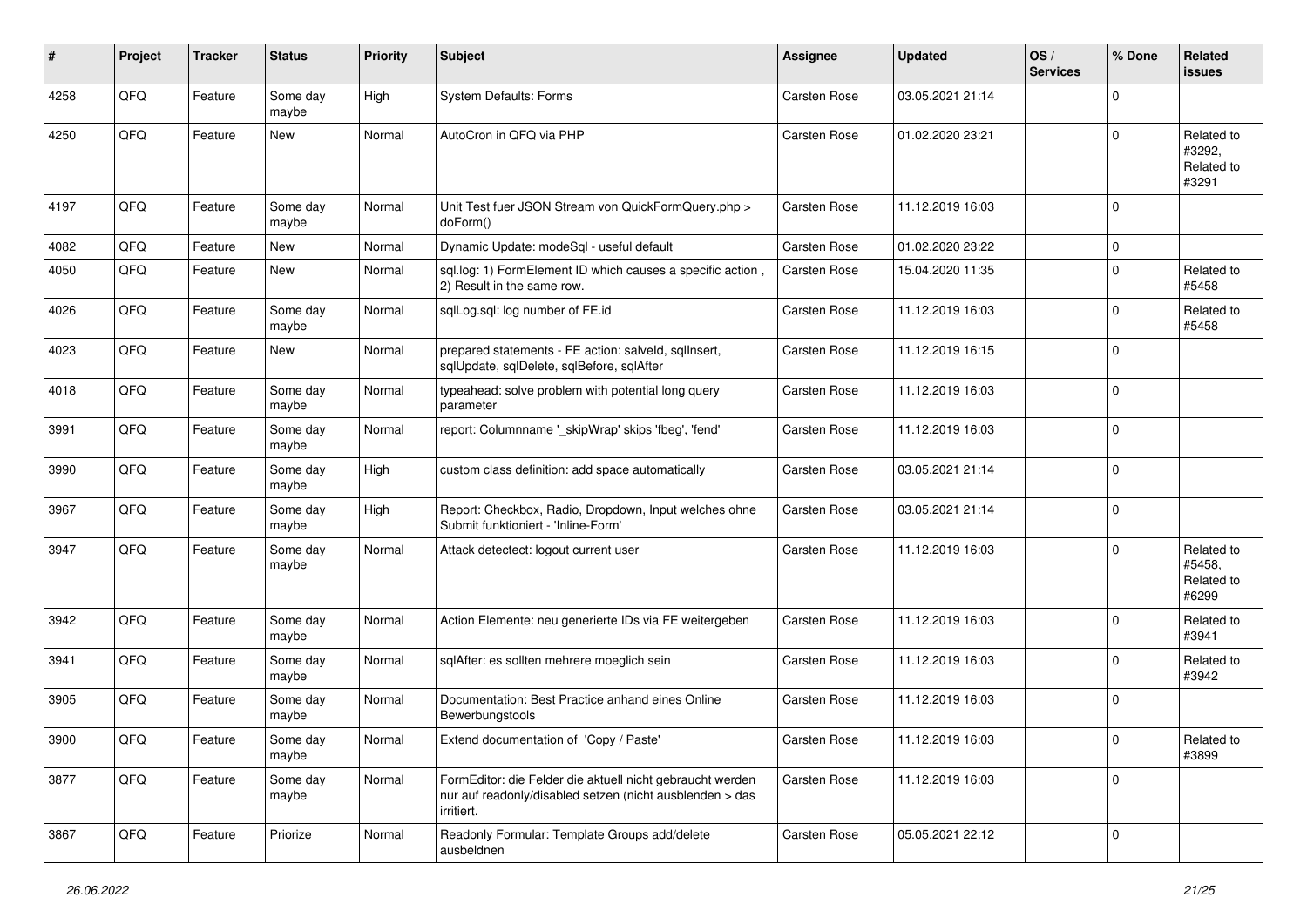| $\vert$ # | Project | <b>Tracker</b> | <b>Status</b>     | <b>Priority</b> | <b>Subject</b>                                                                                                                               | Assignee     | <b>Updated</b>   | OS/<br><b>Services</b> | % Done      | Related<br><b>issues</b>                    |
|-----------|---------|----------------|-------------------|-----------------|----------------------------------------------------------------------------------------------------------------------------------------------|--------------|------------------|------------------------|-------------|---------------------------------------------|
| 3864      | QFQ     | Feature        | <b>New</b>        | Normal          | Encrypt / decrypt field                                                                                                                      | Carsten Rose | 08.03.2021 18:08 |                        | $\mathbf 0$ |                                             |
| 3848      | QFQ     | Feature        | Some day<br>maybe | High            | Antivirus check fuer Upload files in qfq?                                                                                                    | Carsten Rose | 03.05.2021 21:14 |                        | $\Omega$    | Related to<br>#4131                         |
| 3727      | QFQ     | Feature        | <b>New</b>        | High            | Security: Session Hijacking erschweren                                                                                                       | Carsten Rose | 03.05.2021 21:14 |                        | $\pmb{0}$   |                                             |
| 3708      | QFQ     | Feature        | Some day<br>maybe | Normal          | Form: input - 'specialchars', 'none'  gewisse tags<br>erlauben, andere verbieten                                                             | Carsten Rose | 11.12.2019 16:02 |                        | $\Omega$    | Related to<br>#14320                        |
| 3677      | QFQ     | Feature        | Some day<br>maybe | Normal          | wkhtmltopdf: FE User access prohibited, if client IP changes<br>\$TYPO3_CONF_VARS[FE][lockIP]                                                | Carsten Rose | 11.12.2019 16:02 |                        | $\Omega$    |                                             |
| 3666      | QFQ     | Feature        | Some day<br>maybe | Normal          | a) Performance Messung: mysql_real_escape_string() im<br>Vergleich zu str replace(), b) doppeltes Aufrufen von<br>mysql real escape string() | Carsten Rose | 11.12.2019 16:02 |                        | $\Omega$    |                                             |
| 3537      | QFQ     | Feature        | Some day<br>maybe | Low             | SHOW COLUMNS FROM tableName - Extend '{{!'<br>definition                                                                                     | Carsten Rose | 11.12.2019 16:02 |                        | $\mathbf 0$ |                                             |
| 3504      | QFQ     | Feature        | <b>New</b>        | Normal          | Logging: welche Action FEs werden wann wie ausgefuehrt                                                                                       | Carsten Rose | 01.02.2020 23:21 |                        | $\mathbf 0$ | Related to<br>#5458,<br>Related to<br>#4092 |
| 3458      | QFQ     | Feature        | Some day<br>maybe | Normal          | Display 'Edit Form Element'-Checkbox on form: should<br>depend on FE Group                                                                   | Carsten Rose | 11.12.2019 16:02 |                        | $\Omega$    | Related to<br>#3447                         |
| 3457      | QFQ     | Feature        | Some day<br>maybe | Normal          | LDAP: concat multi values to one single entry                                                                                                | Carsten Rose | 11.12.2019 16:02 |                        | $\Omega$    |                                             |
| 3432      | QFQ     | Feature        | New               | Normal          | subrecord: dynamicUpdate                                                                                                                     | Carsten Rose | 11.06.2020 21:10 |                        | $\Omega$    | Related to<br>#5691                         |
| 3402      | QFQ     | Feature        | Some day<br>maybe | Normal          | Syntax Highlighting via CodeMirror                                                                                                           | Carsten Rose | 11.12.2019 16:02 |                        | 100         | Related to<br>#3207                         |
| 3385      | QFQ     | Feature        | Some day<br>maybe | Normal          | templateGroup: insert/update/delete non primary records                                                                                      | Carsten Rose | 11.12.2019 16:02 |                        | $\Omega$    |                                             |
| 3350      | QFQ     | Feature        | Some day<br>maybe | Normal          | FormEditor: Hilfetext hinter 'checktype'                                                                                                     | Carsten Rose | 11.12.2019 16:02 |                        | $\mathbf 0$ |                                             |
| 3332      | QFQ     | Feature        | Some day<br>maybe | Normal          | Uploads: Thumbnails, Details zum hochgeladenen File                                                                                          | Carsten Rose | 11.12.2019 16:02 |                        | $\mathbf 0$ | Related to<br>#3264,<br>Related to<br>#5333 |
| 3331      | QFQ     | Feature        | Some day<br>maybe | Normal          | Default Tooltip fuer page? Links: mit Form und Record ID                                                                                     | Carsten Rose | 11.12.2019 16:02 |                        | $\Omega$    |                                             |
| 3291      | QFQ     | Feature        | Some day<br>maybe | Normal          | AutoCron websiteToken                                                                                                                        | Carsten Rose | 11.12.2019 16:02 |                        | $\Omega$    | Related to<br>#4250                         |
| 3285      | QFQ     | Feature        | Some day<br>maybe | Normal          | Zeichenlimit pro Feld: textarea / editor                                                                                                     | Carsten Rose | 11.12.2019 16:02 |                        | $\Omega$    |                                             |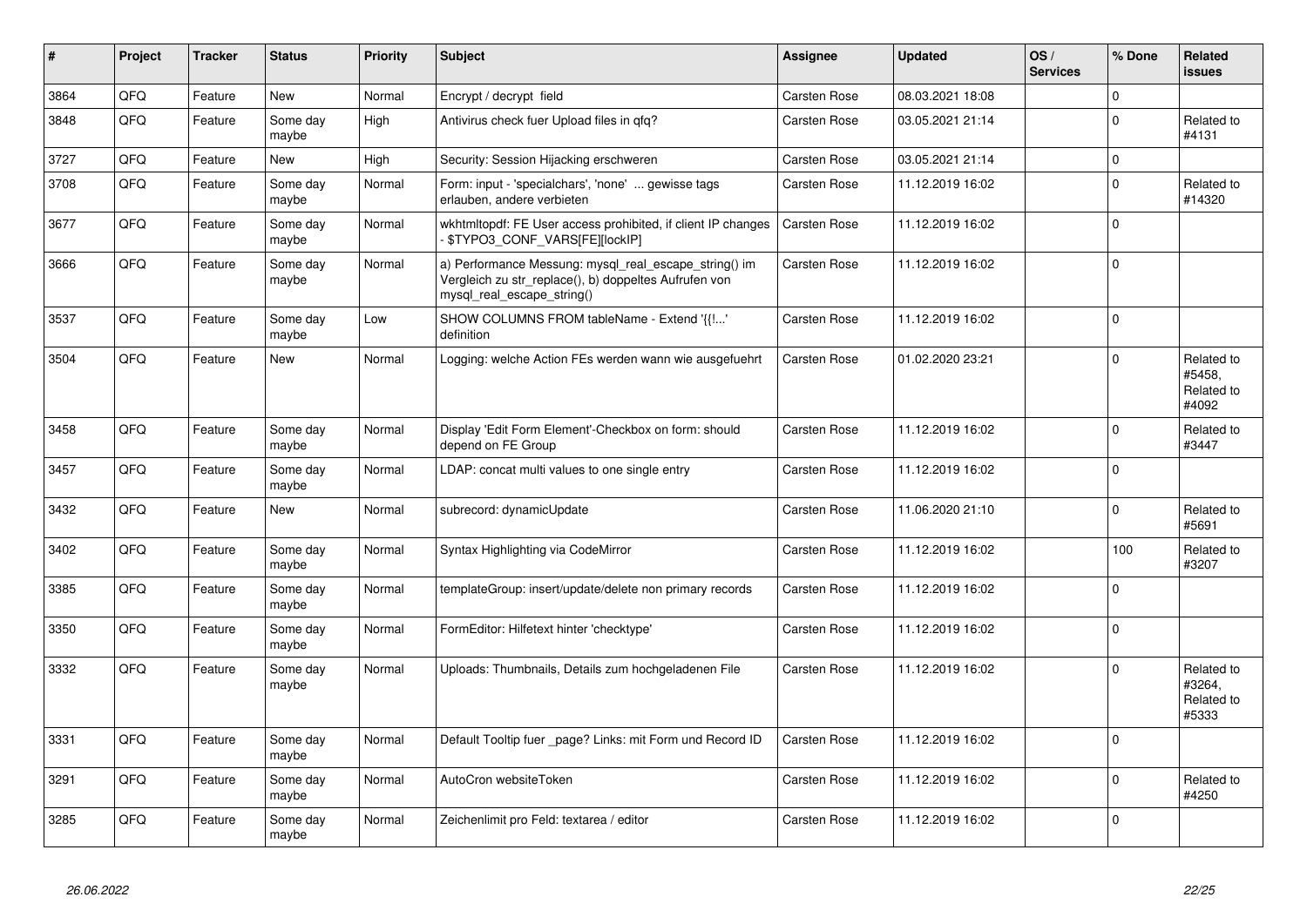| #     | Project | <b>Tracker</b> | <b>Status</b>     | <b>Priority</b> | <b>Subject</b>                                                                                                     | <b>Assignee</b>     | <b>Updated</b>   | OS/<br><b>Services</b> | % Done      | Related<br><b>issues</b>                                              |
|-------|---------|----------------|-------------------|-----------------|--------------------------------------------------------------------------------------------------------------------|---------------------|------------------|------------------------|-------------|-----------------------------------------------------------------------|
| 3273  | QFQ     | Feature        | Some day<br>maybe | Low             | Dirty Flag in Form                                                                                                 | Carsten Rose        | 11.12.2019 16:02 |                        | $\Omega$    |                                                                       |
| 3267  | QFQ     | Feature        | Some day<br>maybe | Normal          | 2 Forms auf einer Seite: real + Read only                                                                          | Carsten Rose        | 11.12.2019 16:03 |                        | $\Omega$    |                                                                       |
| 3216  | QFQ     | Feature        | Some day<br>maybe | Normal          | dynamic update für checkbox label2                                                                                 | Carsten Rose        | 11.12.2019 16:03 |                        | $\mathbf 0$ | Related to<br>#2081                                                   |
| 2995  | QFQ     | Feature        | Some day<br>maybe | Normal          | Dropdown JQuery Plugin: 'chosen' - Moeglichkeit um Select<br>Listen mehr Funktion zu geben. Kein Bootstrap noetig. | Carsten Rose        | 11.12.2019 16:03 |                        | $\mathbf 0$ |                                                                       |
| 2361  | QFQ     | Feature        | New               | Normal          | Logging wer/wann/wo welches Formular aufgerufen hat                                                                | Carsten Rose        | 11.12.2019 16:15 |                        | $\mathbf 0$ | Related to<br>#4432,<br>Related to<br>#7480                           |
| 2084  | QFQ     | Feature        | Some day<br>maybe | Normal          | Mailto mit encryption: Subrecord                                                                                   | Carsten Rose        | 11.12.2019 16:03 |                        | $\mathbf 0$ | Related to<br>#2082                                                   |
| 1946  | QFQ     | Feature        | Some day<br>maybe | Normal          | Kontrolle ob der ReadOnly Modus bei den<br>Formularelementen korrekt implementiert ist                             | Carsten Rose        | 11.12.2019 16:03 |                        | $\Omega$    |                                                                       |
| 1635  | QFQ     | Feature        | Some day<br>maybe | Normal          | QFQ Extension content record: weitere Optionen<br>einblenden.                                                      | <b>Carsten Rose</b> | 11.12.2019 16:03 |                        | $\mathbf 0$ |                                                                       |
| 12556 | QFQ     | Feature        | <b>New</b>        | Normal          | Pills Title: colored = static or dynamic on allrequiredgiven                                                       | Benjamin Baer       | 19.03.2022 17:49 |                        | $\mathbf 0$ |                                                                       |
| 12490 | QFQ     | Feature        | New               | Normal          | Loading Plugins in QFQ - see what tinymce does. (lazy<br>loading)                                                  | Benjamin Baer       | 08.06.2022 10:37 |                        | $\mathbf 0$ | Related to<br>#12611,<br>Related to<br>#10013,<br>Related to<br>#7732 |
| 12476 | QFQ     | Feature        | New               | Normal          | clearMe: a) should trigger 'dirty', b) sticky on textarea resize                                                   | Benjamin Baer       | 04.01.2022 08:40 |                        | $\mathbf 0$ | Related to<br>#9528                                                   |
| 10003 | QFQ     | Feature        | Priorize          | Normal          | fieldset: stronger visualize group                                                                                 | Benjamin Baer       | 12.02.2020 08:13 |                        | $\mathbf 0$ |                                                                       |
| 9548  | QFQ     | Feature        | Feedback          | High            | FormElement: Pattern mismatch - optional report only on<br>focus lost                                              | Benjamin Baer       | 03.05.2021 21:14 |                        | $\mathbf 0$ |                                                                       |
| 9135  | QFQ     | Feature        | Priorize          | Normal          | Progress Bar generic / replace old hourglass download<br>popup                                                     | Benjamin Baer       | 03.01.2022 07:43 |                        | $\mathbf 0$ |                                                                       |
| 9130  | QFQ     | Feature        | Some day<br>maybe | Normal          | tablesorter: Automatic Row numbering / Zeilenummer                                                                 | Benjamin Baer       | 01.02.2020 23:22 |                        | $\mathbf 0$ |                                                                       |
| 8522  | QFQ     | Feature        | Some day<br>maybe | Normal          | build QFQ - npm warnings                                                                                           | Benjamin Baer       | 01.02.2020 23:19 |                        | 50          |                                                                       |
| 7965  | QFQ     | Feature        | Priorize          | Normal          | Input type 'text' with visual format - currency                                                                    | Benjamin Baer       | 03.01.2022 07:45 |                        | $\mathbf 0$ |                                                                       |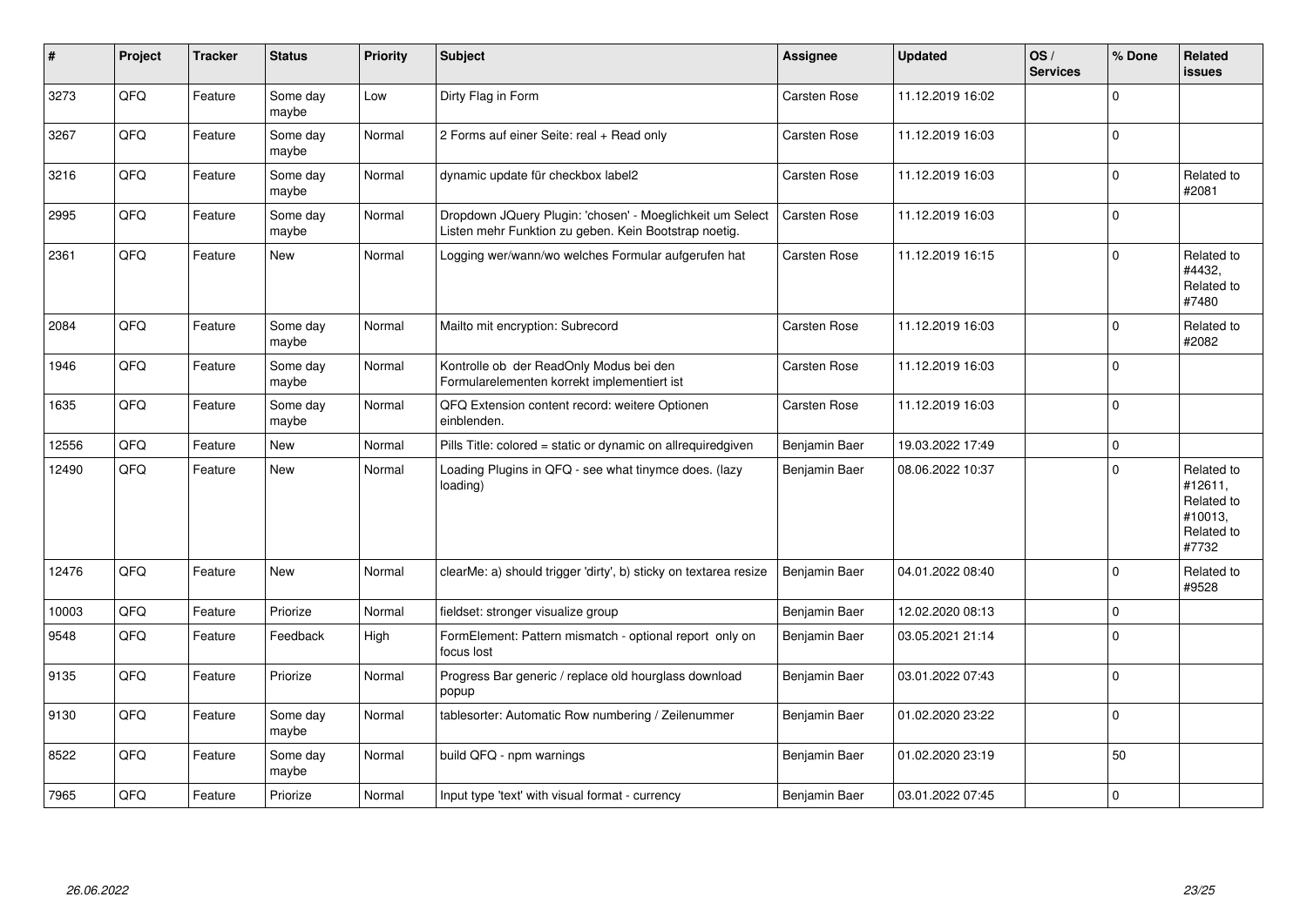| $\sharp$ | Project | <b>Tracker</b> | <b>Status</b>     | <b>Priority</b> | <b>Subject</b>                                                                | <b>Assignee</b> | <b>Updated</b>   | OS/<br><b>Services</b> | % Done      | Related<br><b>issues</b>                                               |
|----------|---------|----------------|-------------------|-----------------|-------------------------------------------------------------------------------|-----------------|------------------|------------------------|-------------|------------------------------------------------------------------------|
| 7732     | QFQ     | Feature        | Some day<br>maybe | Normal          | Javascript: Lazy Loading der add on libs                                      | Benjamin Baer   | 08.06.2022 10:38 |                        | $\mathbf 0$ | Related to<br>#12611,<br>Related to<br>#12490,<br>Related to<br>#10013 |
| 7730     | QFQ     | Feature        | Priorize          | Normal          | SELECT Box: title in between                                                  | Benjamin Baer   | 01.02.2020 23:22 |                        | $\mathbf 0$ |                                                                        |
| 7602     | QFQ     | Feature        | ToDo              | High            | Multi Select: with checkboxes                                                 | Benjamin Baer   | 22.03.2022 09:07 |                        | $\mathbf 0$ |                                                                        |
| 6972     | QFQ     | Feature        | Some day<br>maybe | Normal          | Fabric Clipboard / cross browser tab                                          | Benjamin Baer   | 01.02.2020 23:21 |                        | $\mathbf 0$ |                                                                        |
| 6970     | QFQ     | Feature        | Some day<br>maybe | Normal          | tablesorter: default fuer 'sortReset' aendern von 'Ctrl' zu 'Alt'             | Benjamin Baer   | 01.02.2020 23:21 |                        | $\mathbf 0$ |                                                                        |
| 6870     | QFQ     | Feature        | Priorize          | Normal          | Click on '_link' triggers an API call                                         | Benjamin Baer   | 03.01.2022 08:25 |                        | $\mathbf 0$ |                                                                        |
| 6801     | QFQ     | Feature        | Priorize          | Normal          | Fabric: Maximize / FullIscreen                                                | Benjamin Baer   | 21.03.2022 09:56 |                        | $\mathbf 0$ |                                                                        |
| 6224     | QFQ     | Feature        | Priorize          | Normal          | Dynamic update: fade in/out fields                                            | Benjamin Baer   | 21.03.2022 09:50 |                        | $\mathbf 0$ |                                                                        |
| 5562     | QFQ     | Feature        | Priorize          | Normal          | Drag'n'Drop fuer Uploads                                                      | Benjamin Baer   | 21.03.2022 09:52 |                        | 0           | Related to<br>#9706                                                    |
| 5389     | QFQ     | Feature        | Some day<br>maybe | Normal          | QFQ Design: Multline label / note                                             | Benjamin Baer   | 01.02.2020 23:19 |                        | $\mathbf 0$ |                                                                        |
| 5366     | QFQ     | Feature        | Priorize          | Normal          | Saving with keyboard shortcuts                                                | Benjamin Baer   | 21.03.2022 09:47 |                        | $\mathbf 0$ |                                                                        |
| 5024     | QFQ     | Feature        | Some day<br>maybe | Normal          | Fabric: Generate PDF with edits                                               | Benjamin Baer   | 01.02.2020 23:20 |                        | $\mathbf 0$ | Related to<br>#10704                                                   |
| 4420     | QFQ     | Feature        | Some day<br>maybe | Normal          | Client: Local Storage - store the changes of a form, local in<br>the browser. | Benjamin Baer   | 11.12.2019 16:02 |                        | $\mathbf 0$ |                                                                        |
| 3692     | QFQ     | Feature        | Some day<br>maybe | Normal          | QFQ Webseite                                                                  | Benjamin Baer   | 11.12.2019 16:02 |                        | $\mathbf 0$ | Related to<br>#5033                                                    |
| 3415     | QFQ     | Feature        | Some day<br>maybe | Normal          | FE Login Box Templatefile                                                     | Benjamin Baer   | 11.12.2019 16:02 |                        | $\mathbf 0$ |                                                                        |
| 14185    | QFQ     | Feature        | New               | Normal          | External/Autocron.php - better suitable directory                             | Support: System | 28.05.2022 11:03 |                        | $\mathbf 0$ |                                                                        |
| 12156    | QFQ     | Feature        | New               | Normal          | Form: Optional disable 'leave page'                                           |                 | 03.05.2021 20:45 |                        | $\mathbf 0$ |                                                                        |
| 12135    | QFQ     | Feature        | New               | Normal          | Subrecord: Notiz                                                              |                 | 24.04.2021 16:58 |                        | 0           |                                                                        |
| 12039    | QFQ     | Feature        | New               | Normal          | Missing htmlSpecialChar() in pre processing on form submit                    |                 | 18.02.2021 00:09 |                        | $\mathsf 0$ | Related to<br>#14320                                                   |
| 12038    | QFQ     | Feature        | New               | Normal          | a) STORE_VAR: filenameOnlyStripUniq, b) SP:<br>QSTRIPUNIQ()                   |                 | 17.02.2021 23:55 |                        | $\mathsf 0$ |                                                                        |
| 11850    | QFQ     | Feature        | New               | Urgent          | Wizard Form: basierend auf einer Tabelle eine Form<br>anlegen.                |                 | 03.05.2021 21:12 |                        | $\mathbf 0$ | Blocked by<br>#8082                                                    |
| 11716    | QFQ     | Feature        | New               | Normal          | Form an beliebiger Stelle im Report anzeigen                                  |                 | 09.12.2020 09:47 |                        | $\mathsf 0$ |                                                                        |